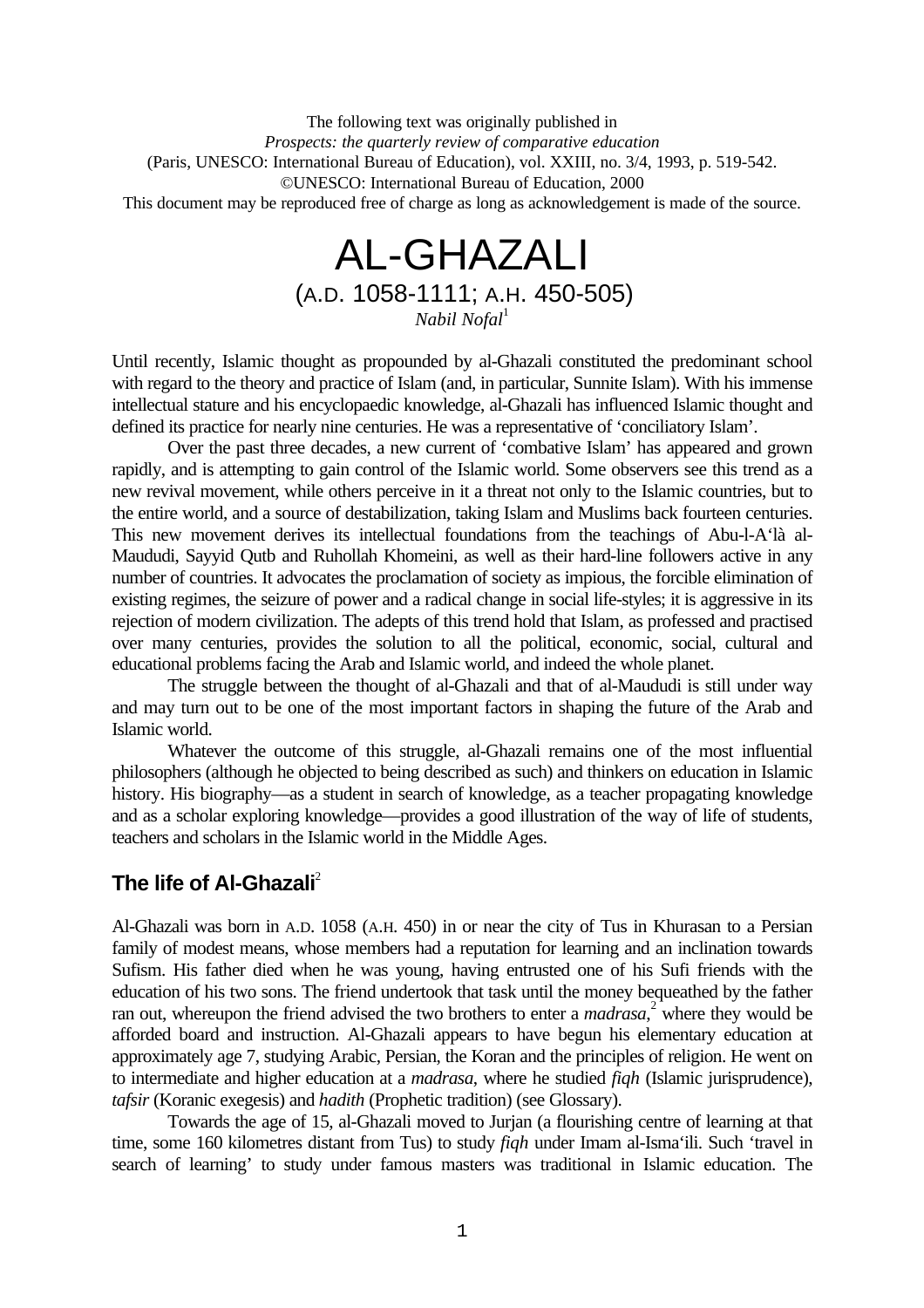following year, he returned to Tus, where he remained for three years, memorizing and endeavouring to understand what he had taken down from the masters, and continuing the study of *fiqh*. He then moved to Nishapur, where he studied *fiqh*, *kalam* (scholastic theology), logic and, possibly, some philosophy under Imam al-Juwaini, the most illustrious Shafi'ite (one of the four Sunnite Schools of Law) *faqih* (jurist, scholar of Islamic religious law) of the day. At that time, al-Ghazali was 23 years of age. He continued to study for five years under Imam al-Juwaini and to assist him with teaching. He also began to write and to study Sufism under another *shaikh*, al-Farmadhi.

Al-Ghazali's period of apprenticeship ended with the death of al-Juwaini 1085 (A.H. 478); he was now about 28 years old, becoming involved in politics and mingling with the ruling circles. He travelled to meet Nizam ul-Mulk, the Seljuq minister, and remained with him in his 'camp' for six years, during which time he lived the life of a 'court jurist'. He took part in political and learned disputes and wrote books until he was appointed as a professor to the Nizamiya *madrasa* at Baghdad, the most celebrated and important centre of science and teaching in the *Mashriq* (Islamic East) at that time. He worked there for four years, and composed a number of works on *fiqh*, which he also taught, together with logic and *kalam*; the most important of those works were the *Al-Mustazhiri* [The Exotericist] and *Al-Iqtisad fi-l-I*'*tiqad* [The Golden Mean in Belief], both works of a political nature on *fiqh*.

Al-Ghazali was a protagonist in three vehement political and intellectual controversies which were raging in the Islamic world at that time: the struggle between philosophy and religion (between Islamic and Greek culture), in which he took the side of religion against philosophy; the struggle between the Sunnites and the Shi'ites, in which he defended the 'Abbasid Caliphate against the B\_t\*inites; and the struggle between revelation and reason... and between *fiqh* and Sufi mysticism.

While resident as a professor at the Nizamaya *madrasa* in Baghdad, al-Ghazali made a thorough study of philosophy (Greek philosophy, in particular that of Aristotle, Plato and Plotinus, as well as Islamic philosophy, in particular that of Ibn Sina (Avicenna) and al-Farabi) in order better to refute it. The basic problem facing al-Ghazali was that of reconciling philosophy with religion. He resolved this conflict by maintaining that philosophy was correct in as far as it agreed with the principles of (Islamic) religion, and was flawed wherever it was at variance with it. As a prelude to his attacks on philosophy, he wrote a book in which he summarized the fundamentals of philosophical thought as known in his time, *Maqasid al-Falasifa* [The Aims of the Philosophers]. That was followed by his famous work, *Tahafut al-Falasifa* [The Incoherence of the Philosophers]. He summed up his opposition to the philosophers in twenty major points, dealing with God, the universe and man. For al-Ghazali, the world is a recent creation, bodies are resurrected into the hereafter along with their souls, and God knows both particulars and universals. The *Tahafut al-Falasifa* caused a great stir and had a profound effect in the Islamic world. Indeed, its influence was felt as far afield as Christian Europe. Al-Ghazali and his *Tahafut* contributed to the weakening of Greek philosophical thought in the Islamic world, despite several attempts to defend philosophy by Ibn Rushd (Averroes) and others.<sup>3</sup> As military and intellectual confrontation flared up between the Sunnites and the Shi'ites, and between the 'Abbasid Caliphate and the Fatimid State and its partisans and adherents in the Mashriq, al-Ghazali joined the fray. He wrote a series of works on the subject, the most important of which was *Fada*'*ih al-Batiniya wa-Fada'il al-Mustazhiriya* [The Infamies of the Esotericists and the Virtues of the Exotericists].

Batinite esotericism is based on two fundamental principles: the infallibility of the *imam* (see Glossary), the obligatory source of knowledge, and an esoteric interpretation of *shari'a* (the revealed law of Islam) by the *imam* and his representatives. Al-Ghazali aimed his attacks more against the principle of the infallibility of the *imam* than against the esoteric interpretation of *shari'a*. He also endeavoured to defend and justify the existence of the 'Abbasid Caliphate—even if only as a symbolic entity, since the Caliphate was then in an extremely weak state—to ease the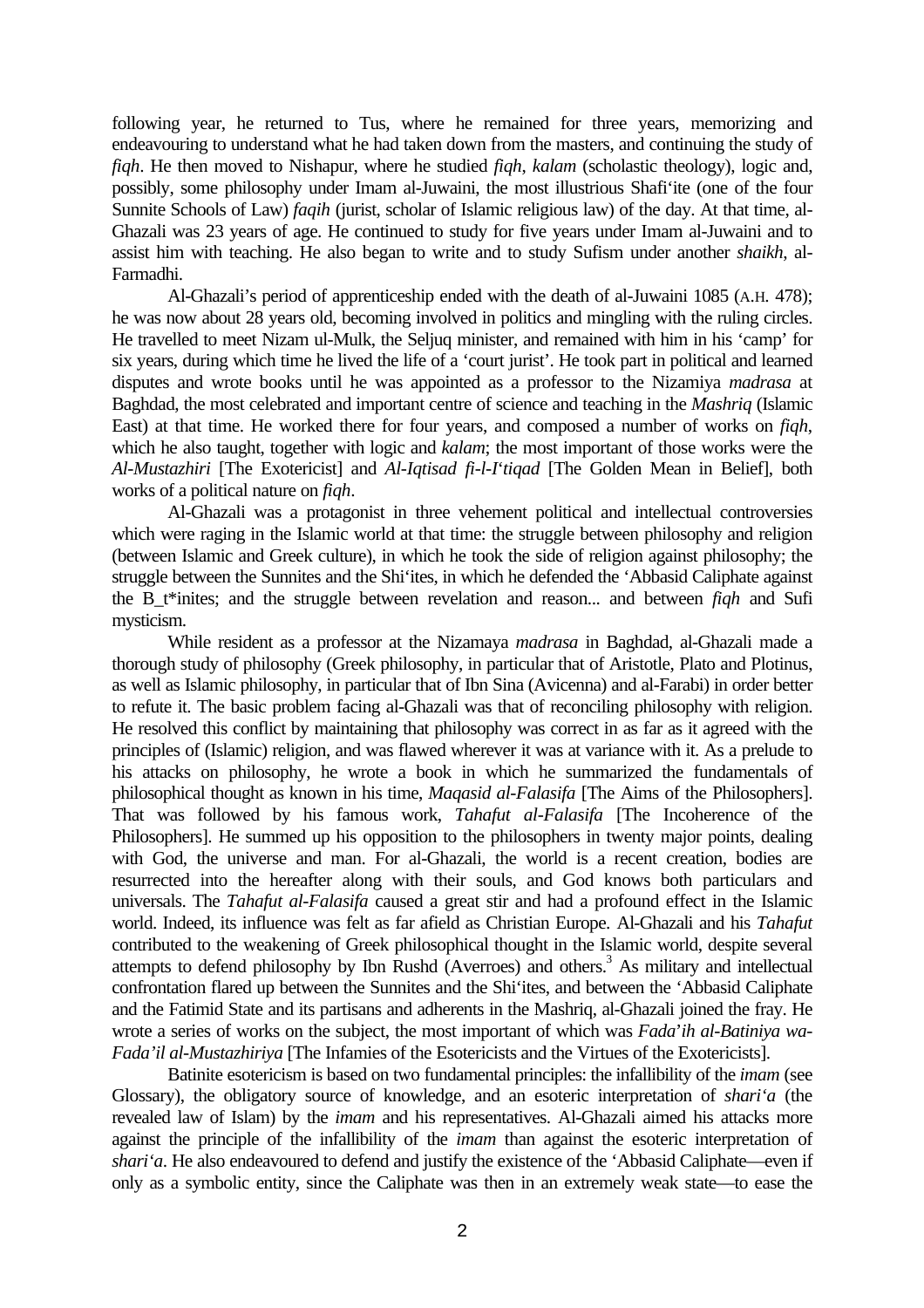conditions of admission to the imamate and to confer legitimacy on the Seljuq sultans, the real military and political force at the time, a juridical and political problem which had been tackled by other Muslim *fuqaha'*, in particular al-Mawardi. However, al-Ghazali's attack against esotericism was not as successful as his attack against the philosophers.

In 1095 (A.H. 488), at the age of 38, al-Ghazali suddenly underwent a six-month-long spiritual crisis, which may be briefly described as a violent internal conflict between rational intelligence and the spirit, between this world and the hereafter. He began by doubting the validity of existing doctrines and schools (knowledge as such), and eventually came to question the efficacy of the tools of knowledge. This crisis brought on a physical illness which prevented him from speaking or teaching, and, having attained the truth by means of the light with which God had illuminated his heart, finally caused him to leave his post and renounce wealth, fame and influence.

Al-Ghazali classified the prevailing doctrines of his day into four main groups: scholastic theology, based on logic and reason; Batinism or esotericism, based on initiation; philosophy, based on logic and proof; and Sufism, based on unveiling and receptiveness thereto. He also held that the means whereby knowledge could be attained were: the senses, reason and revelation. In the end, he came to prefer Sufism and revelation (inspiration), and since it was difficult or impossible to reconcile the imperatives of this world with those of the hereafter, he left Baghdad under the pretence of making a pilgrimage to Mecca, and went to Damascus.<sup>4</sup>

Sufi influences were many and powerful in the life of al-Ghazali, and a number of factors caused him to lean in the direction of Sufism. It was a period in which Sufism had become prevalent; his father had been favourably disposed towards Sufism; his tutor had been a Sufi; his brother had turned to Sufism at an early age; his professors had been inclined towards Sufism; the minister, Niam ul-Mulk was close to Sufism; and finally, al-Ghazali himself had studied Sufism. However, Sufism is not a theoretical science that can simply be studied from books or learnt from a master; it is also an activity, a practice and a mode of conduct, with its own rules, including withdrawal from the world, seclusion and itinerancy. This is what al-Ghazali did, spending nearly two years in seclusion and wandering between Damascus, Jerusalem and Mecca. It was during this period that he began work on his most important book; *Ihya' 'Ulum ad-Din* [The Revival of the Religious Sciences], which he may have completed later. This work is divided into four parts, dealing with devotional practice, social customs, the causes of perdition and the means of salvation, and while al-Ghazali hardly says anything new in it, its four volumes totalling some 1,500 pages constitute a compendium of Islamic religious thought in the Middle Ages. With its comprehensiveness, clarity and simplicity, it occupies a unique position in the history of Islamic thought.

Al-Ghazali returned to Baghdad in 1097 (A.H. 490) and continued to live the life of a Sufi in the *ribat* of Abu Sa'id of Nishapur opposite the Nizamiya *madrasa*. He took up teaching again for a short time, expounding his *Ihya' 'Ulum ad-Din*. He then went to his birthplace, Tus, where he continued to live as a Sufi and to write. It is apparently during this period that he completed the *Ihya' 'Ulum ad-Din* and several other works of a clearly Sufi nature.<sup>5</sup>

After ten years of absence, al-Ghazali went back to teaching at the Nizamiya *madrasa* at Nishapur in 1104 (A.H. 498), at the request of the Seljuq minister Fakhr ul-Mulk. However, he continued to live as a Sufi and to write until  $1109$  (A.H.  $503$ ), when he left Nishapur to return to his birthplace, Tus, to devote himself to the life of an ascetic Sufi and to teaching. Near his house he built a *khangah* or Sufi hermitage, and it was in this period that he wrote *Minhaj al-'Abidin* [The Path of the Worshippers],<sup>7</sup> which appears to be a description of his way of life and that of his pupils: renunciation of this world, seclusion and cultivation of the innermost self. And so he continued until his death in 1111 (A.H. 505).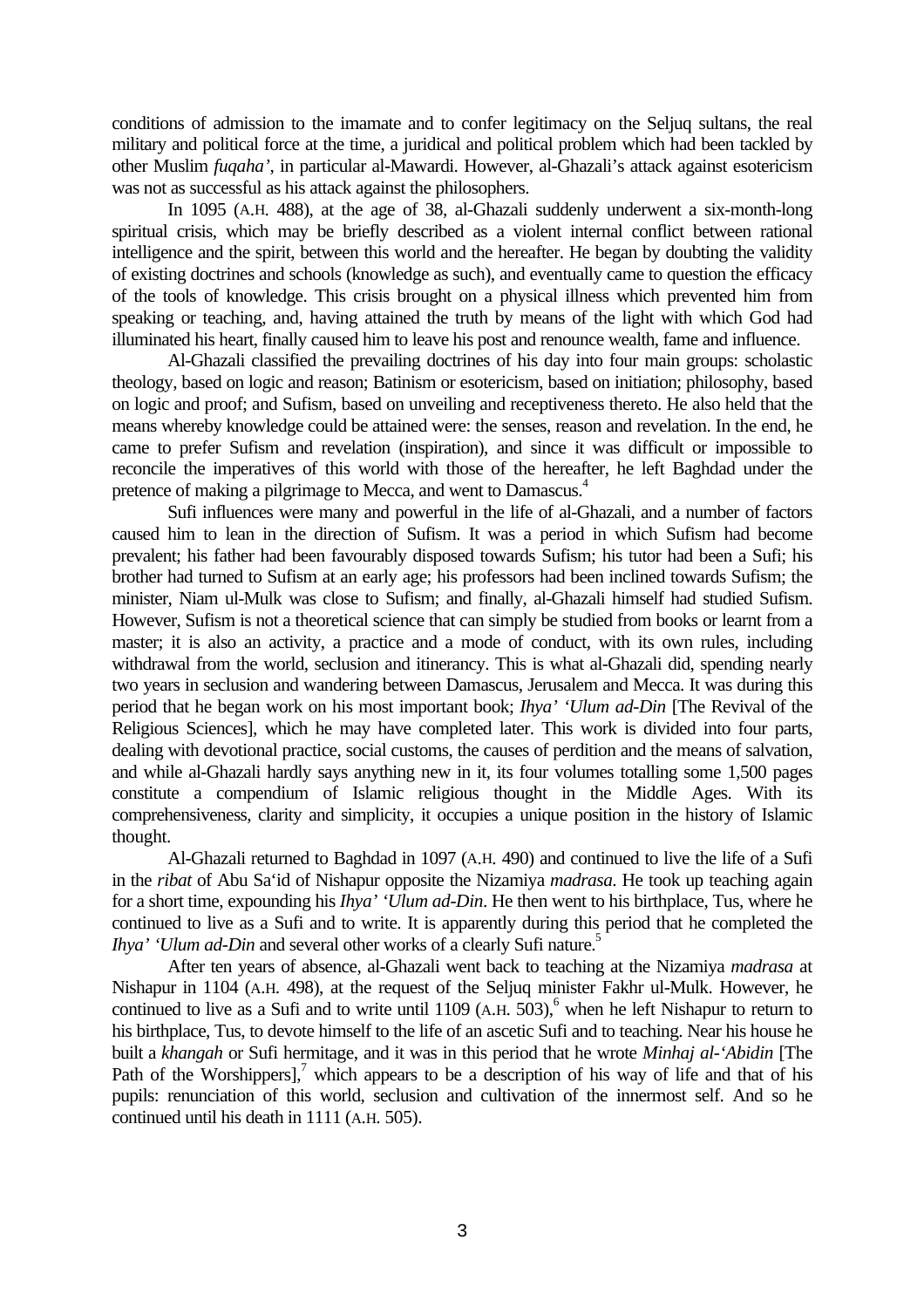## **The philosophy of Al-Ghazali**

The main theme of al-Ghazali's philosophy, and indeed of Islamic philosophy in general, is the concept of God and His relationship with His creation (the world and mankind). Although al-Ghazali initially followed the mainstream of Islamic *fiqh*, and in particular of Ash'ari (traditional Sunnite) *kalam*, in describing the essence and attributes of God, and Sufi undercurrents in defining the relationship between God and mankind, he then proposes his own conception of the essence, attributes and actions of God.<sup>8</sup>

Like many legal experts and philosophers, al-Ghazali divides the universe into the transient world and the eternal hereafter. This world, or temporary existence, is subject to the will of God; it is not governed by a set of scientific laws, but is maintained, governed and driven by the direct and continual intervention of God (rejection of causality). God is not only the creator of the universe and of its attributes and laws (or the cause of existence); He is also the cause of every event in the world, great and small, past, present and future.<sup>9</sup>

In this universe lives man, a creature with an immortal soul and a mortal body. Man is neither good nor evil by nature, although his natural disposition is closer to good than to evil. Furthermore, he operates within a constrained framework, within which there is more compulsion than freedom of choice. He is not so much meant for this world, in which he toils, as for the hereafter, which he must aspire to and strive to achieve.<sup>10</sup>

Society is composed of human beings, and in al-Ghazali's view cannot be virtuous. His is a society in which evil outweighs good, to such an extent that man may acquire greater merit by shunning society than by living in it. Society can only change for the worse, and individuals have rights and duties with respect to society. However, the existence of the individual is insignificant compared with the existence and strength of the group. It is a class society divided into a thinking and ruling élite, and the masses, whose affairs are entirely in the hands of the élite. Religious and doctrinal questions are left to the scholars, and worldly things and matters of State come under the authority of the rulers. The common people have no choice but to obey. Lastly, it is a society that is completely subject to the authority and guidance of God; it has no other goal than that of upholding the religion of God and of affording people the opportunity of adoring Him.<sup>11</sup>

Awareness and knowledge are the most important characteristics of man, who derives knowledge from two sources: the human attributes of the senses and reason, which are deficient, allow man to know the material world in which he lives; while the divine properties of revelation and inspiration enable him to discover the invisible world. These two types of knowledge must not be equated, whether with respect to their source, method or reliability. True knowledge can only be unveiled once the self has been cultivated through learning and exercise for what is engraved on the Well-Guarded Tablet (the contents of the Holy Koran) to be imprinted on it. The more the self comprehends such knowledge, the better it knows God, the closer it comes to Him, and the greater is the happiness of man. $^{12}$ 

The man of virtue, in al-Ghazali's view, is he who renounces this world, turns towards the hereafter and prefers seclusion to the company of his fellow-men. Poverty is preferable to wealth, and hunger to a full belly. The comportment of the man of virtue is governed by reliance on God rather than an urge to achieve supremacy, and his habits are more those of patience than of struggle.<sup>13</sup> It is remarkable that at the same time as the ideal of the man of virtue was beginning to change in Europe, where the 'warrior monk' was taking over from the monk in the cloister, the attire of the man of virtue was also changing in the Arab East. While Peter the Hermit was rallying the European masses to join in the crusades, al-Ghazali was urging the Arabs to submit to their rulers or to turn away from society. Thus the thinker and philosopher helped to mould society and change the course of history.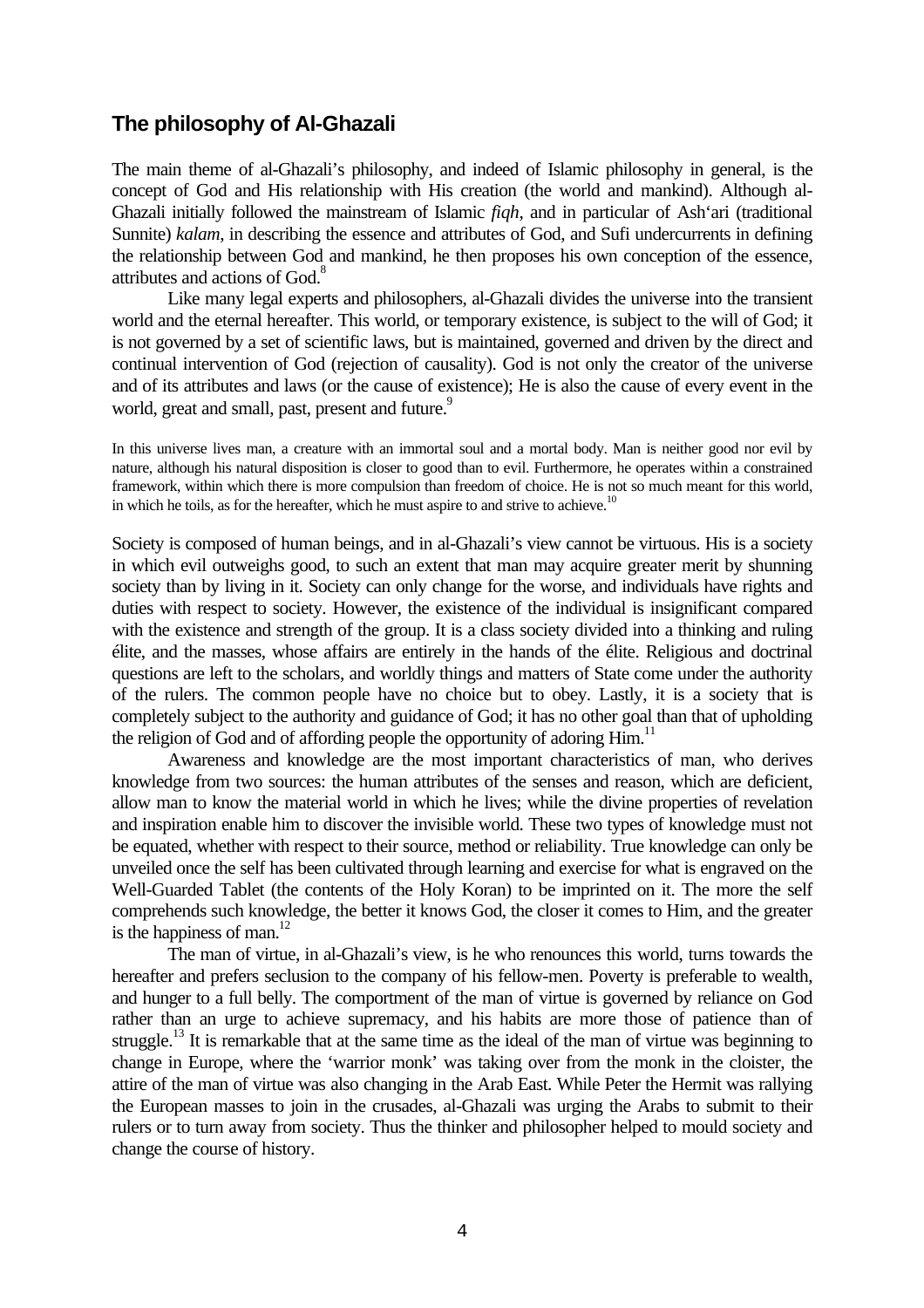### **Aims and principles of education**

Al-Ghazali's philosophy of education represents the high point of Islamic thinking on education, in which al-Ghazali's inclination towards reconciliation and the integration of various intellectual schools is apparent. Here he achieves a synthesis of legal, philosophical and mystical educational thinking.

Al-Ghazali was not a 'philosopher of education' (even though he did work as a teacher at the beginning of his career); he was a philosopher of religion and ethics. When he had completed the outlines of this great philosophical edifice, and begun to put it into practice, al-Ghazali found himself turning to education and teaching, in the same way as the great philosophers before him had done.

Al-Ghazali's philosophy was more an expression of the spirit of the age in which he lived than a response to its challenges; his thinking on education, as indeed his philosophy, favoured continuity and stability over change and innovation.

For Al-Ghazali, the purpose of society is to apply *shari'a*, and the goal of man is to achieve happiness close to God. Therefore, the aim of education is to cultivate man so that he abides by the teachings of religion, and is hence assured of salvation and happiness in the eternal life hereafter. Other worldly goals, such as the pursuit of wealth, social standing or power, and even the love of knowledge, are illusory, since they relate to the transient world.<sup>14</sup>

Man is born as a *tabula rasa*, and children acquire personality, characteristics and behaviour through living in society and interacting with the environment. The family teaches the children its language, customs and religious traditions, whose influence they cannot escape. Therefore, the main responsibility for children's education falls on the parents, who take credit for their probity and bear the burden of their errors; they are partners in everything the children do, and this responsibility is subsequently shared by the teachers.<sup>15</sup> Al-Ghazali stresses the importance of childhood in character formation. A good upbringing will give children a good character and help them to live a righteous life; whereas, a bad upbringing will spoil their character and it will be difficult to bring them back to the straight and narrow path. It is therefore necessary to understand the special characteristics of this period in order to deal with the child in an effective and sound manner.<sup>16</sup>

It is important that boys should begin to attend *maktab* (elementary school) at an early age, for what is learnt then is as engraved in stone. Those entrusted with the education of the boy at school should be aware of how his motivations develop and interests change from one period to another: a fascination with movement, games and amusement, followed by a love of finery and appearances (in infancy and childhood), then an interest in women and sex (adolescence), a yearning for leadership and domination (after the age of 20), and finally delight in the knowledge of God (around the age of 40). These changing interests can be used by educators to attract the boy to school, by offering first the lure of ball games, then ornaments and fine clothes, then responsibilities, and finally by awakening a longing for the hereafter.<sup>17</sup>

In the elementary stage, children learn the Koran and the sayings of the Prophet's companions; they should be preserved from love poetry and the company of men of letters, both of which sow the seeds of corruption in boys' souls. They must be trained to obey their parents, teachers and elders, and to behave well towards their classmates. They should be prevented from boasting to their peers about their parents' wealth or the food they eat, their clothes and accessories. Rather, they should be taught modesty, generosity and civility. Attention is drawn to the potentially pernicious influence of the children's comrades on their character. They must therefore be advised that their friends should possess the following five qualities: intelligence, good morals, good character, abstemiousness and truthfulness.<sup>18</sup>

Education is not limited to training the mind and filling it with information, but involves all aspects—intellectual, religious, moral and physical—of the personality of the learner. It is not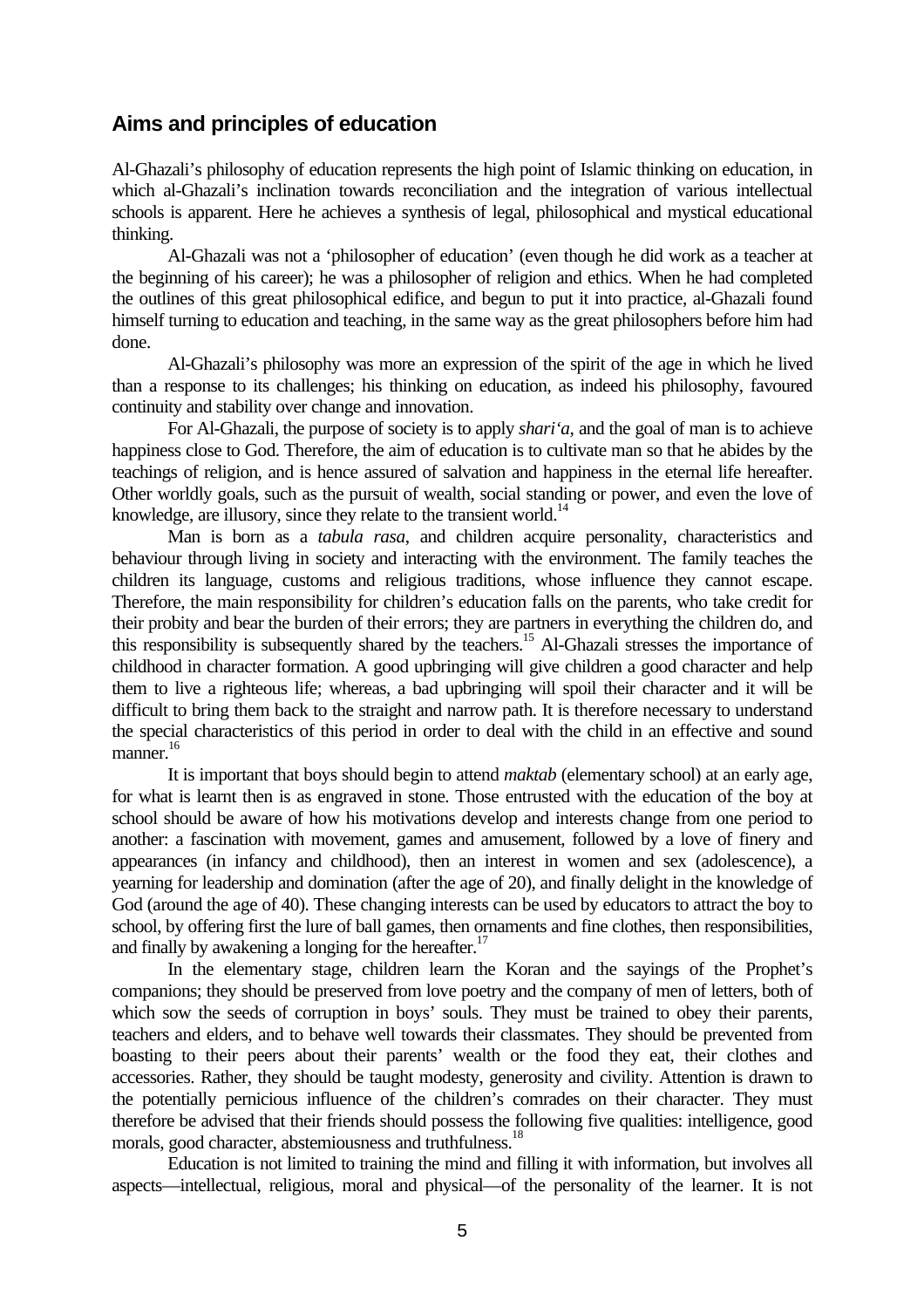enough to impart theoretical learning; that learning must be put into practice. True learning is that which affects behaviour and whereby the learner makes practical use of his knowledge.<sup>19</sup>

The children's tutors must devote attention to religious education. First, the principles and foundations of religion are instilled into them such that by the age of about 7 they can be expected to perform the ritual ablutions and prayers, and to undertake several days of fasting during Ramadan until they become accustomed to it and are able to fast for the whole month. They should not be allowed to wear silk or gold, which are proscribed by the Faith. They must also be taught everything they need to know about the precepts of religious law, and must learn not to steal, eat forbidden food, act disloyally, lie, utter obscenities or do anything which children are prone to do. Naturally, at this early age they will not be able to understand the intricacies of what they are taught or expected to practice, and there is no harm in that. As they grow older, they will come to understand what they have been taught and what they are practising. At times, al-Ghazali the Sufi overshadows al-Ghazali the educator: for instance, he advocates cutting the boy off from the world and its temptations in order for him to renounce it, and accustoming him to a simple, rough life in poverty and modesty.<sup>20</sup>

And yet the educator quickly reappears, for he feels that once the boy has left the school premises, he should be allowed to play suitable games in order to recover from the fatigue of study, and be freed from the constraints imposed upon him. However, he must not tire or overtax himself at play. Preventing the boy from playing and burdening him constantly with learning can only weary his heart and blunt his mind, spoiling his life and making him so despise study that he resorts to all manner of tricks to escape it.<sup>2</sup>

If the boy obeys his tutors, has good morals, shows excellence and makes progress in his studies, he should be honoured and praised in public so as to be encouraged and to incite others to imitate him. If he makes a mistake, but appears to be aware of it, the tutor should not mind, for the boy may have understood his mistake and be determined not to repeat it. If, however, he commits the same error again, his tutor should give him a small reprimand in private. The teacher may sometimes need to punish his pupils with a light beating, the purpose of which should be chastisement rather than physical injury.<sup>22</sup>

The teachers should take into account the differences in character and ability between pupils, and deal with each one of them appropriately. The teachers should not push the pupils beyond their capacity, nor attempt to bring them to a level of knowledge that they cannot absorb, since that is counter-productive. By the same token, they should not keep a bright pupil back at the level of his/her schoolmates, for then the teacher would be in the position of someone who would feed an infants on flesh which they cannot eat, digest or benefit from, or someone who would give a strong man human milk, which he has long outgrown. To feed someone with the right food is to give life; to burden someone with what is not right can only cause ruin.<sup>23</sup>

Obscured by his borrowings from philosophers (Ibn Miskawayh in particular) or by their influence, al-Ghazali the *faqih* and Sufi returns to the fore when, in addressing the arts and artistic education, he deals with the general principles of education. He begins well by defining beauty and goodness as the perception of a thing in its entirety, but his Sufism quickly gets the better of him and he condemns listening to music and singing because they are associated with gatherings where wine is drunk. The only kind of singing to be allowed, in his view, is that of religious and heroic songs, or those sung at official festivities (religious festivals, celebrations, banquets, etc.). Such songs revive one's spirits, rejoice the heart and help one to carry on the work of this world and the next. However, an excess of music and singing should be avoided: as with medicine, they should be taken only in prescribed doses. The same is true of dancing, which may be practised or watched in the appropriate places, as long as it does not arouse desire or encourage sinful acts.

Al-Ghazali attacks drawing and painting vehemently, in conformity with the aversion of the *fuqaha'*, particularly in the early days of Islam, to the depiction of man or animals, which was associated with the veneration of idols or icons. He therefore rules that pictures should be removed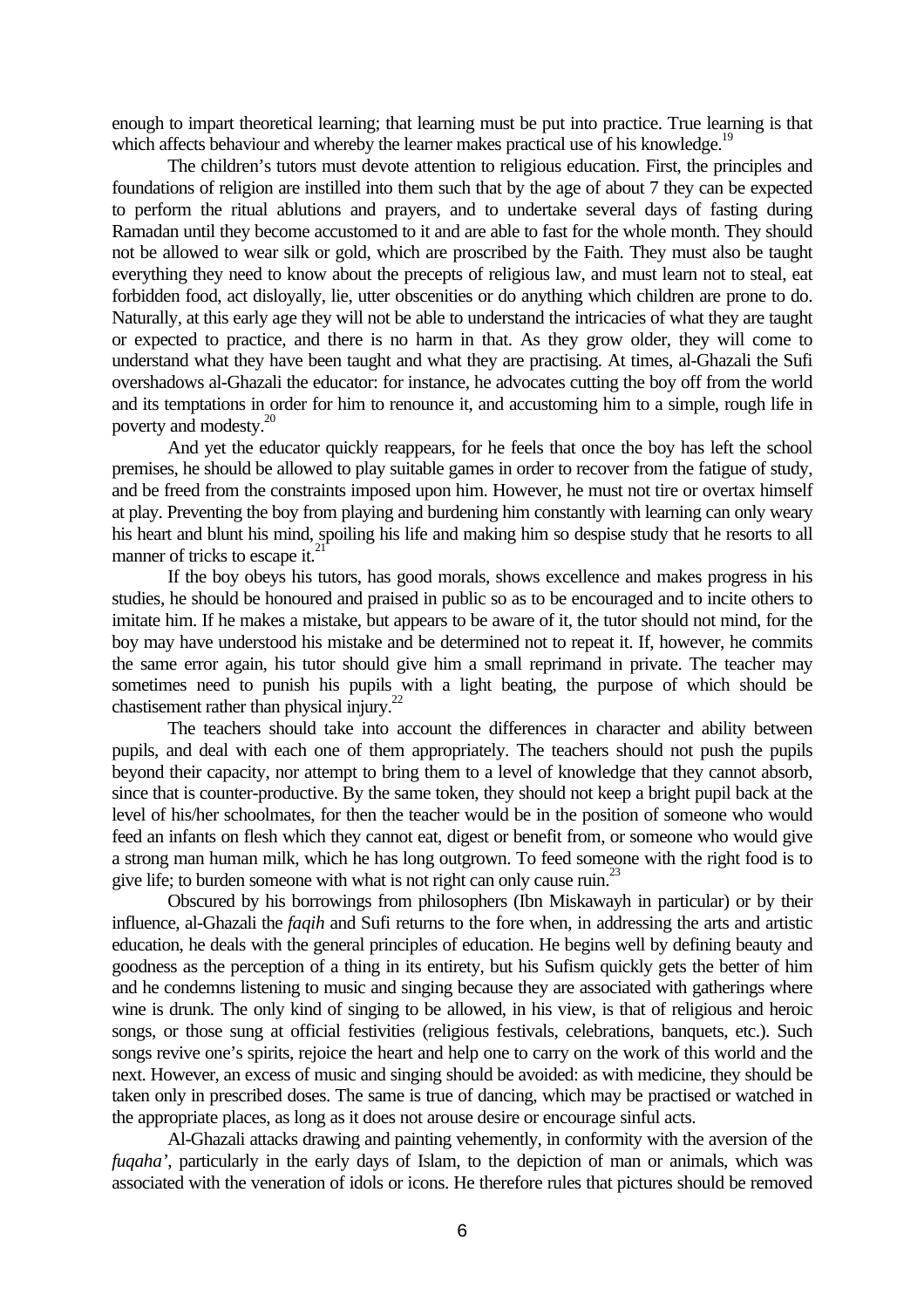or defaced, and he recommends not working as an engraver, goldsmith or decorator. With regard to poetry, al-Ghazali advises men not to waste their time with it, even if the composition or recitation of verses is not forbidden.

Thus, al-Ghazali adopts a strict position that is in agreement with that of the most rigorous legal experts. He divides the arts into the categories of licit, reprehensible and forbidden. The licit arts are those dealing with religion or which inspire fervor. Arts intended for pleasure or entertainment al-Ghazali tends to declare either reprehensible or forbidden. In any case, he pays scant attention to the arts or artistic education. However, we should no doubt do al-Ghazali an injustice if we were to disregard the criteria and ideas of his day and age and judge him solely by the standards and concepts of our time. $^{24}$ 

Al-Ghazali advises marriage as soon as the sexual urge appears and maturity is reached. But he also stresses that marriage and the founding of a family is a great responsibility, which one should be properly prepared to assume. Al-Ghazali advises that those unable to marry should endeavour to cultivate and discipline themselves and curb their impulses through fasting and spiritual exercises.<sup>25</sup>

### **The concept of methods and knowledge of teaching**

With the emergence of the new religion (Islam) and the civilization that arose with it, a set of religious and linguistic disciplines came into being, among which were those dealing with the Koran, *hadith, fiqh,* linguistics, the biographies of the Prophet and his companions, and the military campaigns of the Prophet, which were designated the 'Arab sciences'. With the growth of Arab and Islamic culture, and through contact and interaction with and borrowing from foreign cultures, another set of disciplines arose, such as medicine, astronomy, chemistry, mathematics, philosophy and logic, which were called the 'non-Arab' sciences. From these native and borrowed sciences a flourishing scientific movement grew rapidly, although a conflict soon arose between the religious sciences and the disciplines of philosophy and the natural sciences, or between the *fuqaha'* and the philosophers. Al-Ghazali and his *Tahafut al-Falasifa* was one of the elements in this struggle, which ended with the victory of the *fuqaha'* (and Sufis) over the philosophers and scientists. And yet the religious sciences emerged from this battle weakened and lacking in vigour, especially after the gate of independent inquiry was closed and the method of relying on earlier authorities gained supremacy: Arab civilization and science thus went from an age of original production, creativity and innovation to one of derivation, imitation and compilation.

As a scholar and teacher, al-Ghazali was interested in the problem of knowledge: its concepts, methods, categories and aims.<sup>26</sup> True knowledge, in al-Ghazali's view, is knowledge of God, His books, His prophets, the kingdoms of earth and heaven, as well as knowledge of *shari'a* as revealed by His Prophet. Such knowledge is thus a religious science, even if it includes the study of certain worldly phenomena. Disciplines relating to this world, such as medicine, arithmetic, etc., are classed as techniques. $27$ 

The purpose of knowledge is to help man to achieve plenitude and to attain true happiness—the happiness of the hereafter—by drawing close to God and gazing upon His countenance.<sup>28</sup> The value of learning lies in its usefulness and veracity. Hence, the religious sciences are superior to the secular sciences because they concern salvation in the eternal hereafter rather than this transient world, and because they contain greater truth than the secular sciences. This is not to say that the secular sciences should be completely ignored; they have their uses, and are needed by society. Examples of such disciplines are medicine and linguistics.<sup>29</sup>

The Muslim philosophers and scholars (al-Kindi, al-Farabi, Ibn an-Nadim, Ibn Sina (Avicenna) and others) had a passion for classifying the sciences, and were influenced in this respect by the Greek philosophers, in particular Aristotle. Al-Ghazali has several classifications of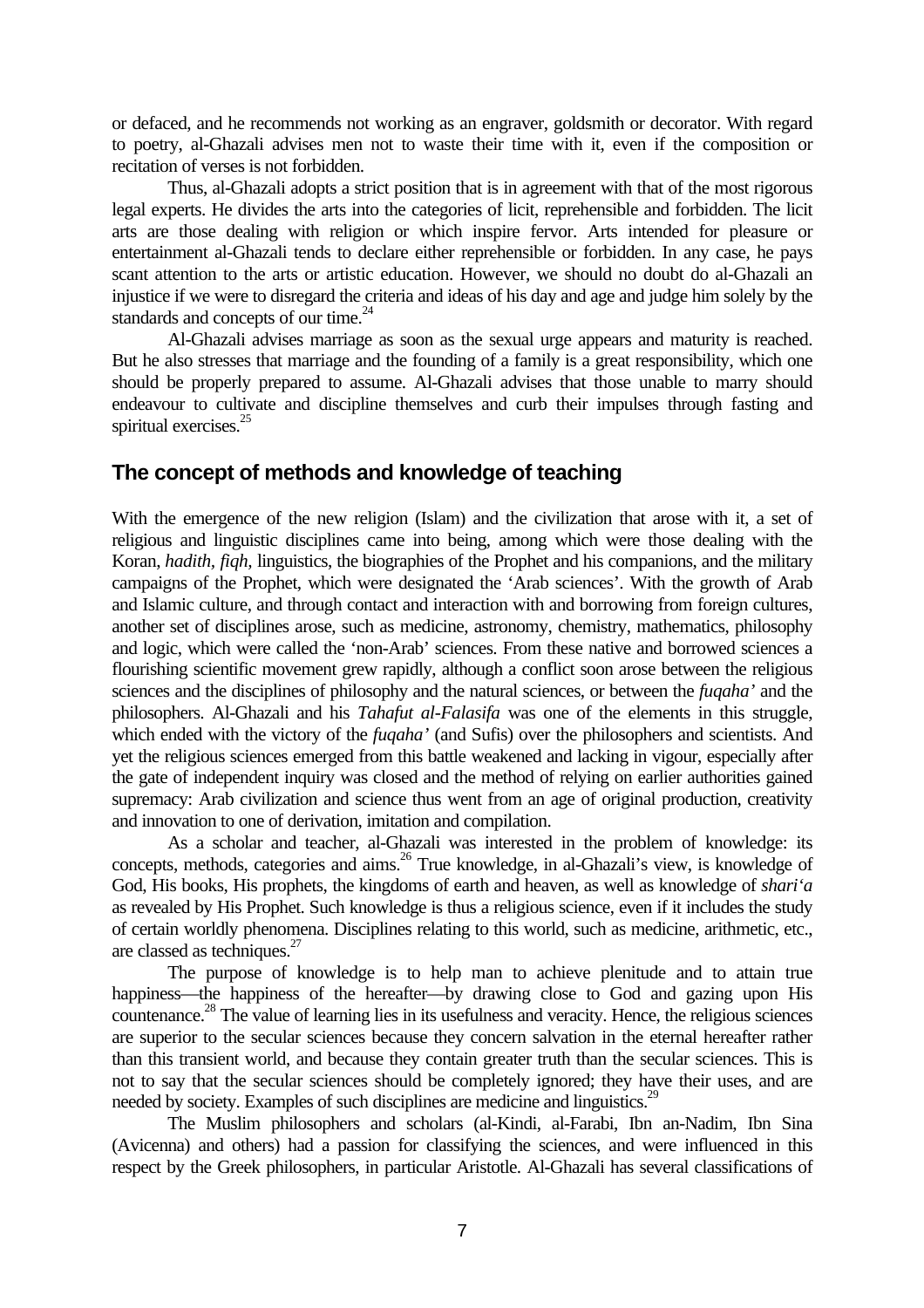the sciences: he first classifies them according to their 'nature' into theoretical (theological and religious sciences) and practical (ethics, home economics and politics),<sup>30</sup> and then according to their 'origin' into revealed sciences, taken from the prophets (unity of God, exegesis, rites, customs, morality) and rational sciences, produced by human reason and thinking (mathematics, natural sciences, theology, etc.). $31$ 

There is no contradiction, in al-Ghazali's opinion, between the revealed sciences and the rational sciences. Any apparent conflict between the prescriptions of revelation and the requirements of reason stems from the incapacity of the seeker to attain the truth and from his faulty understanding of the reality of revealed law or the judgement of reason. In fact, the revealed and the rational sciences complement—and indeed are indispensable to—one another. The problem is that it is difficult, if not impossible, to study and understand them together. They constitute two separate paths, and whoever takes an interest in the one will be deficient in the other. $32$ 

Finally, al-Ghazali classifies the sciences according to their purpose or aim, dividing them into the science of transaction (governing the behaviour and actions of human beings—the sciences of rites and customs) and the science of unveiling (pertaining to the apprehension of the reality and essence of things), an abstract science which can only be attained through unveiling a light which illuminates the heart when the heart is purified, a light which is ineffable and cannot be contained in books. It is the supreme science and the truest form of knowledge.<sup>33</sup>

The eleventh century (fifth century A.H.) witnessed the triumph of the religious sciences over philosophy and the natural sciences. al-Ghazali's violent attack on philosophy was one of the factors that contributed to its weakening in the Islamic East. Al-Ghazali divides the philosophical sciences into six categories: mathematics, logic, natural sciences, metaphysics, politics and ethics. Mathematics, logic and the natural sciences do not contradict religion, and may be studied. The problem is that whoever studies them may go on to metaphysics and other disciplines which should be avoided. Metaphysics is the science which is most dangerous and at variance with religion. Politics and ethics are not incompatible with the sciences and principles of religion, but here again, whoever studies them may slide into the study of other, reprehensible sciences.<sup>3</sup>

Curiously, although al-Ghazali attacked philosophy and the natural sciences, and was influential in persecuting and weakening them, he also helped to restore them to the curriculum at al-Azhar at the end of the nineteenth century, where the head of that university, Muhammad al-Anbabi 1878 (A.H. 1305) adduced al-Ghazali's writings on the natural sciences in order to demonstrate that they were not contradictory to religion and to authorize their teaching.<sup>35</sup>

The Islamic educational system was divided into two distinct levels: elementary schooling was dispensed in the *kuttab* for the common people, and by men of letters in private houses for the children of the élite; higher education took place in various Islamic educational institutions such as mosques, *madrasas*, 'houses of science and wisdom', Sufi hermitages, brotherhoods, hospices, etc.

The elementary curriculum had a pronounced religious character, and consisted mainly of learning the Koran and the fundamentals of religion, reading and writing, and occasionally the rudiments of poetry, grammar, narration and arithmetic, with some attention being devoted to moral instruction.

At the beginning of Islam, the higher curriculum was purely religious and included the sciences of *tafsir*, *hadith*, *fiqh* and *kalam*, and disciplines designed to aid in their study, such as linguistics, literature and poetry, as well as branches of knowledge which had developed in the margins of the religious sciences, such as narratives, the military campaigns of the Prophet and history. As Islamic civilization developed and assimilated Greek science, there arose alongside the Islamic curriculum a new curriculum, in which philosophy and science (mathematics, logic, medicine, astronomy, natural sciences, etc.) were studied. It was not easy to combine these two types of knowledge; only a small number of students and scholars succeeded in doing so. Owing to the weak position of philosophy and science, and the strength of the attack against them, they gradually began to disappear from the curriculum in the eleventh century (fifth century A.H.), to be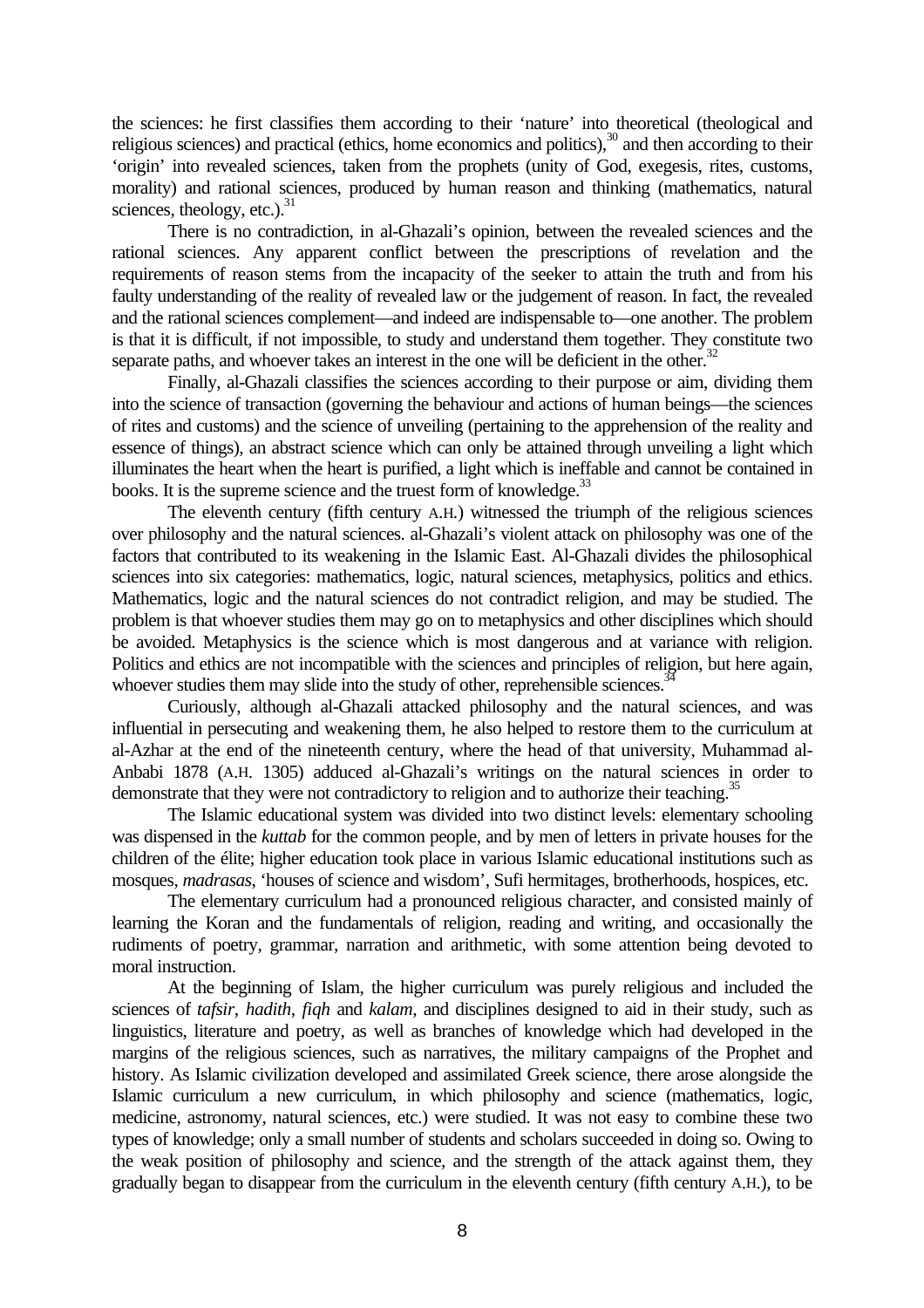taken up again only in the early nineteenth century, albeit primarily in independent scientific institutes.

It should be noted that in Arab and Islamic civilization, curricula were not rigidly defined, but were flexible and allowed students the freedom of choosing the subjects they wished to study and the masters they wished to study under.

Al-Ghazali distinguishes clearly between two types of curriculum: (a) obligatory sciences, which must be studied by everyone, including the religious sciences and related or ancillary disciplines such as linguistics and literature; (b) optional sciences, which are studied according to the wishes and capacities of the student. These are in turn divided into: (i) revealed sciences, of which there are four: the fundamentals (the Book, *sunna*, *ijma'* and the teachings of the companions of the Prophet); the branches (*fiqh* and ethics); means (linguistics and grammar); and the accessories (reading, *tafsir*, the sources of *fiqh*, annals and geneology); and (ii) non-revealed sciences (medicine, mathematics, poetry and history).<sup>36</sup>

The criterion governing the choice of subjects is their usefulness for the student and for society. Hence religious subjects are preferred, since they are conducive to the godliness of the eternal hereafter rather than the mediocrity of this transient world.

Al-Ghazali clarifies his conception of the contents and methods of teaching by classifying the subjects students may choose into three categories:

Knowledge which is praiseworthy whether in small or large amounts (knowledge of God, His attributes, His actions, the Law which He established in His creation, and His wisdom in giving pre-eminence to the hereafter over this world).

Knowledge, which is reprehensible whether in small or large amounts (witchcraft, magic, astrology).

Knowledge which is praiseworthy to a certain extent (*tafsir*, *hadith*, *fiqh*, *kalam*, linguistics, grammar, etc.). 37

He recommends beginning with the fundamental sciences: the Koran, followed by *sunna*, then *tafsir* and the Koranic sciences. These are to be followed by applied ethics—*fiqh*, then the sources of  $figh, etc.<sup>38</sup>$ 

Al-Ghazali then divides each branch of knowledge into three levels: elementary, intermediate and advanced (primary, secondary and higher), and he lists the books which may be studied at each level of the various sciences and subjects of study.

In Al-Ghazali's eyes, education is not merely a process whereby the teacher imparts knowledge that the pupil may or may not absorb, after which teacher and pupil each go their separate ways. Rather, it is an 'interaction' affecting and benefiting teacher and pupil equally, the former gaining merit for giving instruction and the latter cultivating himself through the acquisition of knowledge.

Al-Ghazali attaches great importance to the climate in which teaching takes place, and to the kind of relations that are desirable; in doing so, he continues and reaffirms the Islamic traditions of education. For him, the teacher should be a model and an example, not merely a purveyor or medium of knowledge. His work is not limited to the teaching of a particular subject; rather, it should encompass all aspects of the personality and life of the pupil. The pupil, in turn, has a duty to consider the teacher as a father, to whom he owes obedience and respect. $39$ 

Among the principles governing the art of teaching, al-Ghazali stresses that teaching should be linked to concrete situations and emphasizes the need for various types of knowledge and skills. Whenever a particular knowledge or skill is needed, it should be taught in such a way as to meet that need and be functional.<sup>40</sup> He also stresses that learning is only effective when it is put into practice, and is aimed at inculcating the right habits rather than simply memorizing information.<sup>41</sup> Al-Ghazali comes close to the idea of 'proficiency learning' when he recommends that the teacher should not move on from one subject matter to another without first ensuring that the pupil has mastered the first subject matter, and to the concept of the 'complementarity of sciences' when he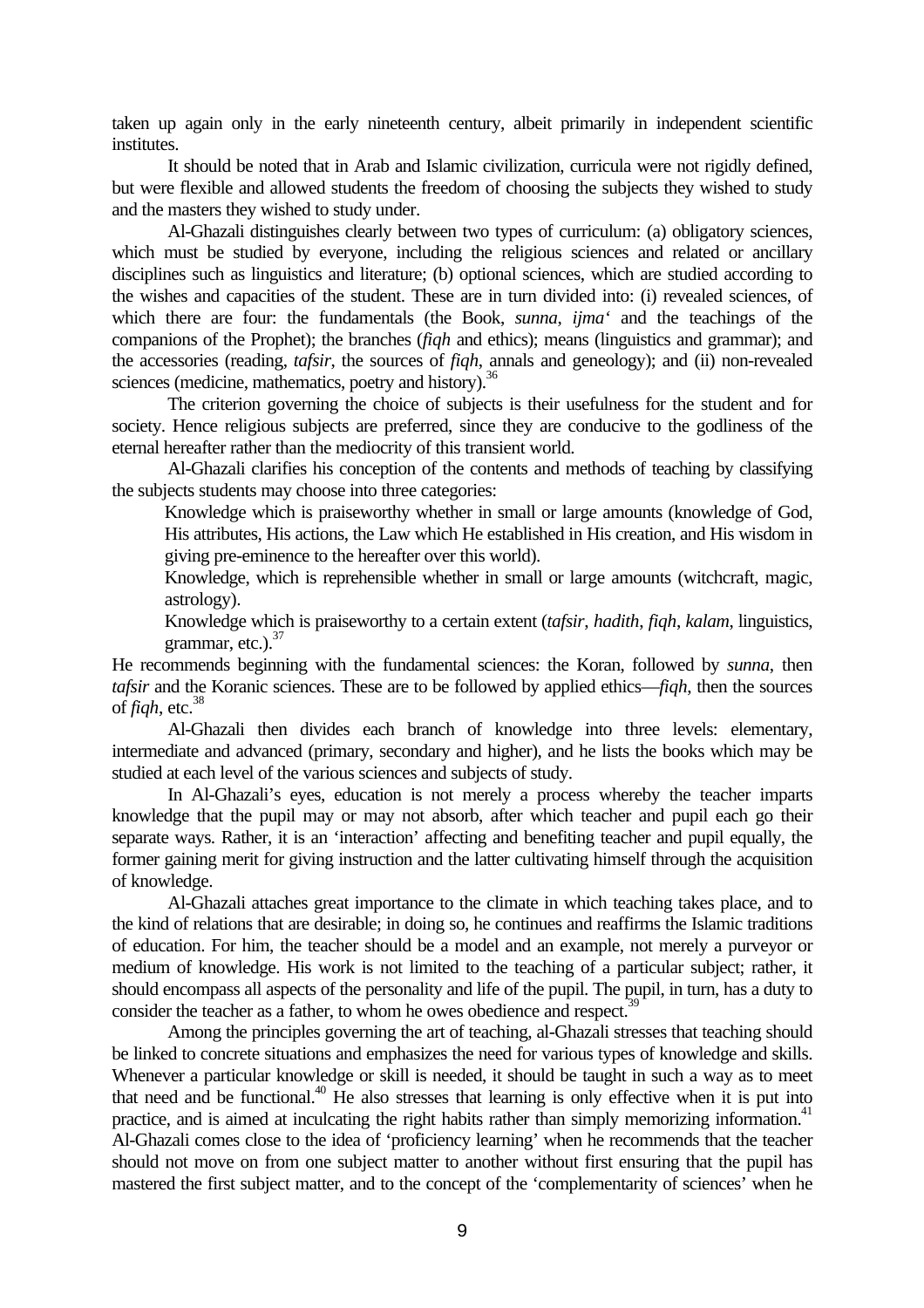advises that the teacher should pay attention to the interconnectedness of knowledge and the relations between its various branches. Finally, he counsels a gradual and patient approach in teaching. $42$ 

With respect to religious education, al-Ghazali recommends an early introduction to the fundamentals of religion through inculcation, memorization and repetition, there being no need for understanding at first. A subsequent stage involves explanation, understanding and conscious pratice.<sup>43</sup> Here too, al-Ghazali continues the Islamic traditions of education, in which the Koran was first to be memorized without being explained, the fundamentals of religion inculcated without clarification and practice was enjoined before the emergence of commitment rooted in conviction.

## **Scholars, teachers and pupils**

As Islamic society evolved, numerous changes took place in the nature of the educated élite and its role in society. At first, this élite was essentially made up of religious scholars; there then appeared 'writers' and 'philosophers', followed by Sufis. Each group represented a specific category of social leaders, who at times co-existed peacefully, but at other times had violent and bloody clashes over the principles or interests of their respective groups. These clashes, in turn, helped to shape Islamic society and civilization, and ended in the eleventh century AD with the victory of the alliance of the *fuqaha'* and Sufis over the philosophers and scholars. Things remained thus until the end of the eighteenth century, when a new intellectual leadership appeared, that of the modern, secular, western-educated scholars, who imposed themselves in the nineteenth and twentieth centuries.

Al-Ghazali is greatly concerned by the problem of the scholarly élite. In his criticism of the scholars of his time there may be an element of self-criticism since, before undergoing a spiritual crisis, he first immersed himself in politics and academic disputes seeking fame and social advancement, subsequently foresaking the wealth and influence he had enjoyed, and retreating into seclusion and asceticism.

Al-Ghazali represents the traditional Islamic approach in his insistence on the importance of scholars (the inheritors of the prophets) in society. He defines the role of the scholar in society as: (a) seeking to attain the truth; (b) cultivating his innermost self and acting in accordance with the knowledge which he has attained; (c) disseminating the truth and teaching others without desire or fear.<sup>44</sup> 'Whoever learns, acts and teaches shall be mighty in the kingdom of heaven, for he is as the sun, whose resplendence illuminates other bodies, or as musk, whose fragrance perfumes other objects; in undertaking to teach, he accomplishes a great and momentous task, and must therefore be mindful of his rules of conduct and functions.<sup>45</sup> The scholar who does not use his knowledge, but who withholds it and does not disseminate it shall be punished.<sup>46</sup> The standing of scholars is determined by the standing of the sciences they work in. Since the religious sciences are more important than the temporal sciences, *fiqh* more significant than medicine, medicine more noble than witchcraft, the sciences of unveiling more important than those of transaction.

Al-Ghazali is critical of the scholars of his age (and of himself), particularly in view of their avidity for wealth and influence, their proximity to the rulers, their failure to abide by their own teachings, their interest in the traditional sciences, which help them to gain high office (e.g. *fiqh*), and their neglect of useful sciences (such as medicine).<sup>47</sup>

Although al-Ghazali places the Sufis above the *'ulama'* (*fuqaha'* and philosophers), he does not spare them from his criticism or attacks. In his view, most Sufis have strayed far from the essence of Sufism and only aspire to the social position that Sufism confers on them.<sup>48</sup>

Al-Ghazali is faced with two important questions: the relationship of the scholars to the common people and to the rulers. The function of the scholar is to seek the truth and disseminate it; teaching is a duty for the scholar. Al-Ghazali is very close to the idea of the 'society of teachers and learners'. In his opinion, teaching is not the duty of scholars and teachers alone; anyone who learns something has a duty to teach it.<sup>49</sup>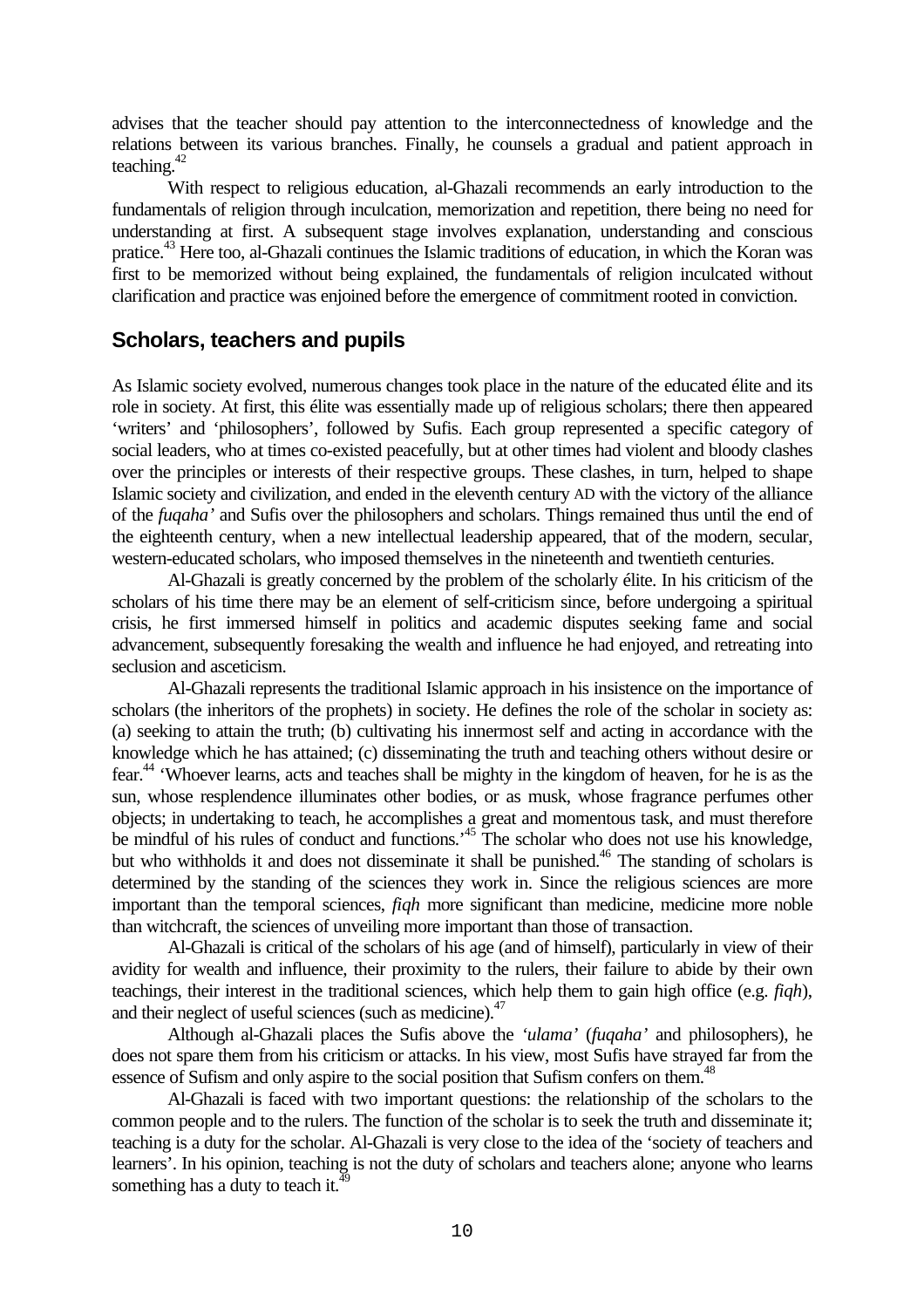However, that does not mean that the scholar or teacher must teach everybody everything. The scholar must take into account the differences between the common people and the élite, and between licit knowledge and 'that which is to be withheld from those unworthy of it'. He must even keep secret truths that cannot be divulged for fear that they may have a harmful effect on people or cause them to doubt their own faith or reason. Al-Ghazali practised this himself and recommends it in many of his books, in particular *Ihya' 'Ulum ad-Din*. This position was the result of the persecution and intellectual terrorism prevailing at that time, which led to the assassination of a number of thinkers and the burning of their books.<sup>5</sup>

As a reaction against his previous habits and experience, al-Ghazali stresses the need for scholars to practise asceticism, to shun authority and rulers, and to counterbalance the power of the rulers, in order to prevent the corruption of society. If it were not for the existence of unscrupulous judges and scholars, sovereigns would be less corrupt, for fear of rejection.<sup>51</sup> In order to preserve their independent judgement, it is best for the scholars to remain aloof from the rulers and to refrain from visiting them or undertaking any work for them, such as teaching them or their children, and to refuse any salary or material compensation from them, because most of their wealth is ill-gotten. However, social necessities may force scholars to work and they are consequently compelled to accept State remuneration. It is therefore licit for them to receive payment from public funds.<sup>52</sup>

In the early days of Islam, there was a category of *mu'allimin*, who taught the younger generation reading and writing in *makatib*. Similarly, the elder companions of the Prophet, reciters of the Koran, transmitters of *hadith*, narrators of epics and *fuqaha'* gave instruction to adults in the mosques. In the Umayyad period, there arose a new category of *mu'addibin* (educators, tutors), who tutored the children of the élite at home; they grew in numbers and influence in the 'Abbasid period. There also appeared a further category of *mudarrisin* of higher education, who engaged in research and university teaching; this coincided with the growth of specialized educational institutions (*mad\_ris*, etc.).

In Islamic civilization, school-teachers and professors had a certain prestige springing from the religious nature of teaching and the eagerness of students to seek knowledge directly from the master. And yet, the social standing of Koranic school-masters was rather low, unlike that of venerable religious authorities and scholars. There thus emerged a clear concern in Islamic society to draw up rules governing the work of school-teachers.<sup>53</sup>

Al-Ghazali considers the seeking of knowledge as a form of worship, and teaching as a duty and an obligation, and indeed a most excellent profession. Teachers are indispensable to society.<sup>54</sup> Sufi influence is clearly in evidence in his writings, particularly with regard to the need for schoolteachers and the qualities they should possess, which include erudition, renunciation of the world, spiritual accomplishment, devotion, frugality, morality, etc.<sup>55</sup> Al-Ghazali proposes a 'professional code of ethics' for teachers, who, he says, should practice what they preach, and be an example to their pupils and to people in general.<sup>56</sup>

O Disciple! How many sleepless nights have you passed reading science and poring over books—but I do not know its purpose. If it was for worldly ends, to gain its baubles, win its honours and to boast over your contemporaries and equals, woe to you, and again woe! But if your purpose was to vitalize the Sacred Law of the Prophet, to develop your character and break 'the soul commanding evil', then blessing on you and again blessings.<sup>57</sup>

In such eloquent terms does al-Ghazali define the aim of study and learning. He then proceeds to advise students (especially those in higher education) to divide their days in the following manner, spending from dawn to sunrise in invocation of God and private worship; from sunrise to midmorning seeking knowledge from one's professors; from mid-morning to mid-afternoon in writing notes and making fair copies; from mid-afternoon to sunset in attending learned gatherings or in performing rites of invocation, begging forgiveness or glorification of God. The first third of the night should be spent in reading, the second third in prayer, and the final third in sleep.<sup>58</sup>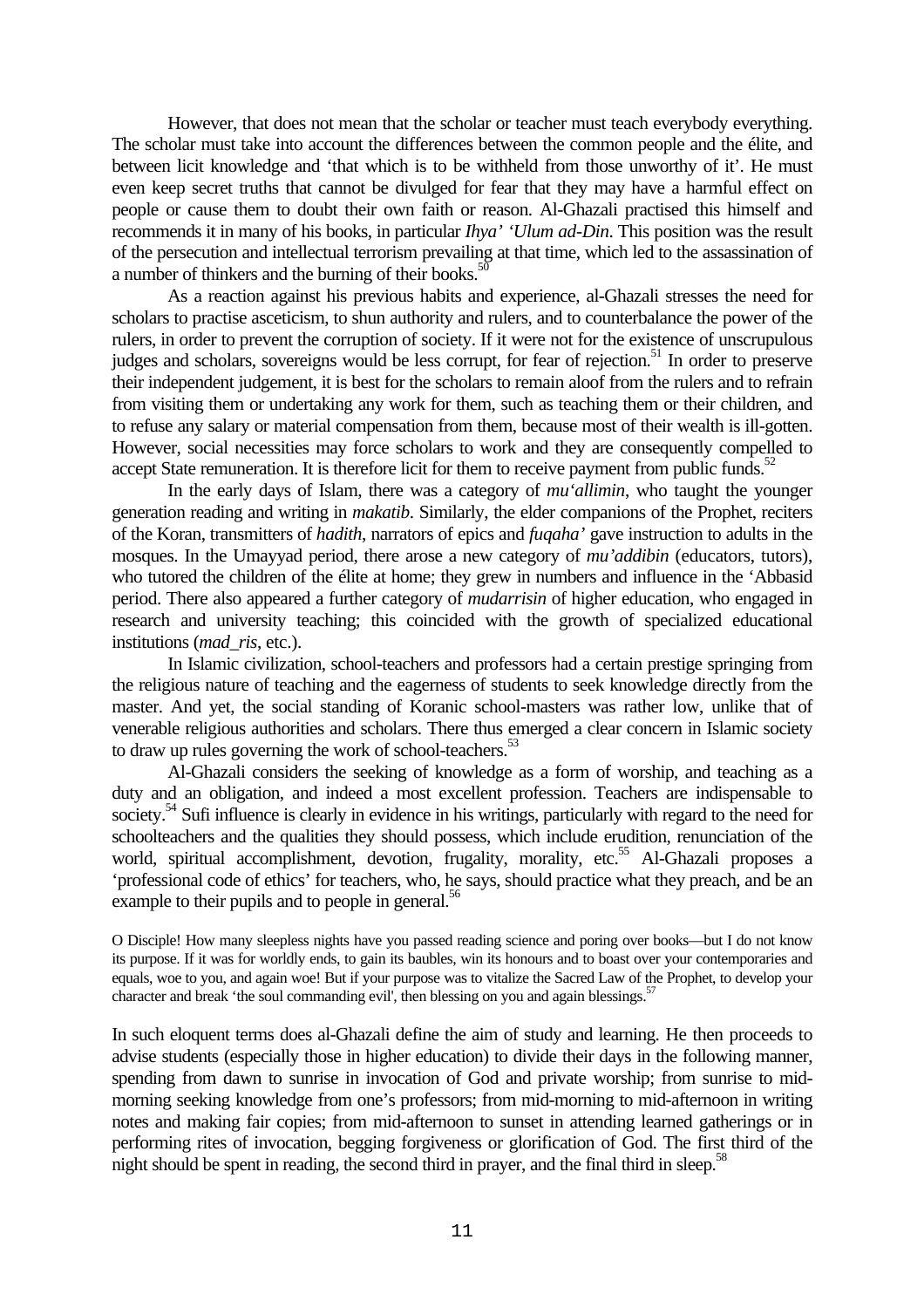Finally, he proposes a 'code of ethics' whereby students should:

- 1. Ensure that they are spiritually pure before they undertake the quest for knowledge;
- 2. Divest themselves of their worldly possessions, detach themselves from hearth and home, and devote themselves to the search for knowledge and the pursuit of the hereafter;
- 3. Respect the rights of their teachers and behave in a civil manner towards them;
- 4. Beware, especially at the beginning of their studies, of paying too much attention to doctrinal controversies;
- 5. Master the fundamentals of the praiseworthy sciences (linguistics, *tafsir*, h*adith*, *fiqh* and *kalam*), and then specialize by studying one or more of those sciences in greater depth;
- 6. Choose useful subjects in which to specialize, especially those that are conducive to salvation in the hereafter;
- 7. Study each subject thoroughly before going on to another, bearing in mind the logical sequence and interconnectedness of the various disciplines;
- 8. Have as their main goal in their search for knowledge the cultivation and perfection of the innermost self in this world, and proximity to God in the hereafter, rather than the attainment of high office or the acquisition of wealth or fame.<sup>59</sup>

These recommendations bear the stamp of Sufism, and represent al-Ghazali's later thinking.

The above applies to the education of boys; girls are treated differently by al-Ghazali, and indeed by other Islamic philosophers of education. Despite the fact that Islam is concerned with improving the social status of women and devoting attention to their education, the later *hadith* and the social and educational principles derived therefrom accorded women an inferior position.

Al-Ghazali exemplifies this negative tendency regarding the methods in which women are to be considered, dealt with and educated. In his view, women are for the most part of dubious morality and limited intelligence; a virtuous woman is a rare phenomenon. He places women at a lower rank than men, and he enjoins them to obey men and to remain inside the home.<sup>60</sup>

Although he holds that girls may claim from their parents, and wives from their husbands, the right to be educated, such education is very limited. It is enough for a young girl to learn the fundamentals of religion. She should not endeavour to acquire any loftier forms of knowledge, nor should she, except with the permission of her husband, go outside the home to seek knowledge, as long as he performs his duty to educate her. If, however, he does not educate her, she may go outside the home to seek education, and the man who would prevent her from so doing is at fault.<sup>61</sup>

In his treatment of education, al-Ghazali draws on numerous and varied sources: He borrows from Ibn Miskawayh and the *Ikhwan a-afa'* [Brethren of Purity], as well as from the *fuqaha'*. As was his custom, he brings together various disparate and contradictory elements, and his writing is a combination of *fiqh*, philosophy and Sufi mysticism, in which the Sufi element is nevertheless dominant.

## **The impact of Al-Ghazali**

Al-Ghazali died at the age of 55 (according to the Hegira calendar), after a life that was not as long as it was productive, wide-ranging and influential. He is rightly considered to be one of the most important and profound Islamic thinkers, who was aptly called the 'renovator of the fifth century A.H.'. Al-Ghazali's influence may be witnessed by a number of factors, such as:

- The profundity, power and comprehensiveness of his thought, contained in some fifty different works, the most important of which are *Ihya' 'Ulum ad-Din*, *Tahafut al-Falasifa* and *al-Munqidh min a-alal*, which are still studied today.
- The fact that his views were well-suited to his age and milieu, and were more a reflection of that age than a response to its needs and requirements—they constituted more an element of continuity and conservatism than a factor of renewal and change.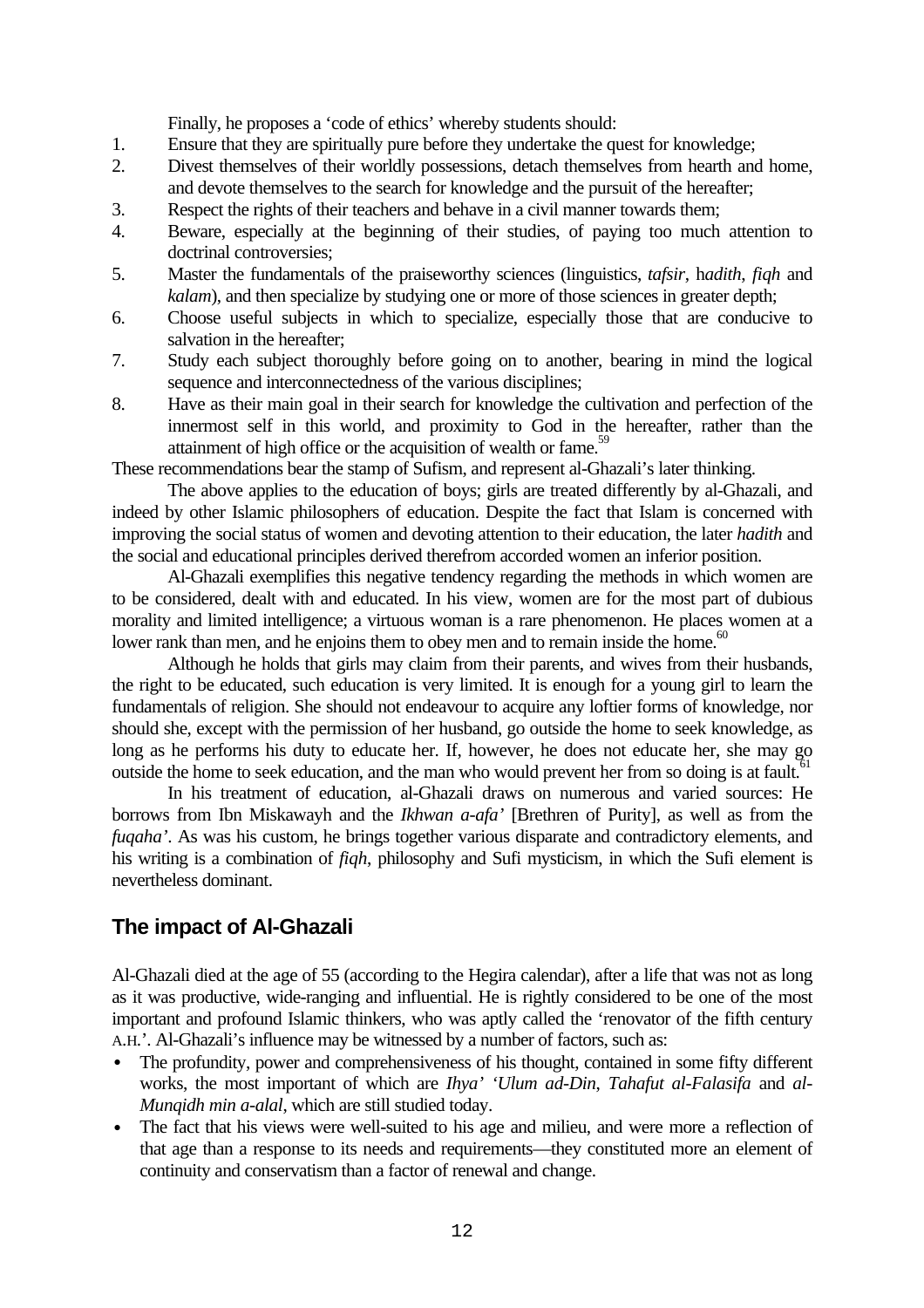- After al-Ghazali, Islamic society and thought entered into a long period of stagnation and decline, and produced few other great minds. Al-Ghazali has thus remained alive and influential. The influence of al-Ghazali on Islamic thought may be summed up as follows:
- He reinstated the 'principle of fear' in religious thinking and emphasized the role of the Creator as the centre around which human life revolves, and an agent intervening directly and continuously in the course of human affairs (once the 'principle of love' had gained supremacy among the Sufis).
- He introduced several principles of logic and philosophy (despite his attacks on those subjects) into the disciplines of *fiqh* and *kalam*.
- He reconciled *shari'a* and Sufi mysticism (the *fuqaha'* and the Sufis) and contributed to the spread of Sufi brotherhoods.
- He defended Sunnite Islam against the tenets of philosophy and Shi'ism.
- He contributed to the weakening of philosophy and the natural sciences.

Al-Ghazali's influence was not limited to the Islamic world, for he also had an impact on Christian European thought. In the late eleventh century A.D., and especially in the twelfth century, a large number of works in Arabic on mathematics, astronomy, the natural sciences, chemistry, medicine, philosophy and religion were translated into Latin. Several books by al-Ghazali, and in particular *Ihya' 'Ulum ad-Din*, *Maqasid al-Falasifa* (which some scholars mistakenly took to represent al-Ghazali's thought rather than a compendium of the philosophical principles current in his age), *Tahafut al-Falasifa* and *Mizan al-'Amal*. A number of European scholars knew Arabic and thus became acquainted with al-Ghazali's views in the original. The influence of al-Ghazali is clearly perceptible in the works of numerous philosophers and scholars of the Middle Ages and the early modern period, especially St. Thomas Aquinas, Dante and David Hume. In his *Summa Theologiae,* St. Thomas Aquinas (1225-74) draws heavily on al-Ghazali's ideas contained in *Ihya' 'Ulum ad-Din*, *Kimiya-yi Sa'adat* and *Ar-Risala al-Laduniya*. The works of Dante (1265-1321) show clear Islamic influences from al-Ghazali and from *Risalat al-Ghufran* [The Epistle of Forgiveness] by al-Ma'arri. The influence of al-Ghazali is also apparent in the writings of Pascal (1623-62), especially in the primacy he gives to intuition over reason and the senses, and Hume (1711-1776) in his rejection of causality.

Al-Ghazali had an even deeper influence on Jewish than on Christian theology. Many Jewish scholars in the Middle Ages knew Arabic well, and some of al-Ghazali's books were translated into Hebrew. *Mizan al-'Amal*, in particular, was widely read by Jews in the Middle Ages; several translations of it were made into Hebrew, and it was recast for Jewish readers by replacing verses of the Koran with passages from the Torah. One of the greatest Jewish thinkers to be influenced by al-Ghazali was Maimonides (In Arabic: Musà Ibn Maimun; in Hebrew: Moshe ben Maimon) (A.D. 1135-1204), whose *Dalalat al-Ha'irin* [Guide for the Perplexed] (originally composed in Arabic) is one of the most important books of medieval Jewish theology.<sup>6</sup>

Al-Ghazali's writings on education constitute the high point of thinking on the subject in the Islamic world. The theory of education which he elaborated is the most complete edifice relating to the field; it clearly defines the aims of education, lays out the path to be followed, and the means whereby the objectives can be achieved. From the twelfth to nineteenth centuries A.D. (sixth to the thirteenth centuries A.H.), Islamic thinking on education was heavily influenced by al-Ghazali. Indeed, theoretical and practical educators, with few exceptions, hardly did anything other than borrow from al-Ghazali and summarize his ideas and books. In support of this claim, it is sufficient to note some of the writings on education that have come down to us:

• The work by Az-Zarnuji (died A.D. 1175; A.H. 571) entitled *Ta'lim al-Muta'allim Tariq at-Ta'allum* [Teaching the Student the Method of Study] is basically a compilation of passages from al-Ghazali's *Ihya' 'Ulum ad-Din* and *Mizan al-'Amal* reproduced literally, with a few minor additions: This work, which is noted for its conciseness, simplicity of style and liveliness, was one of the most widely circulated books on education.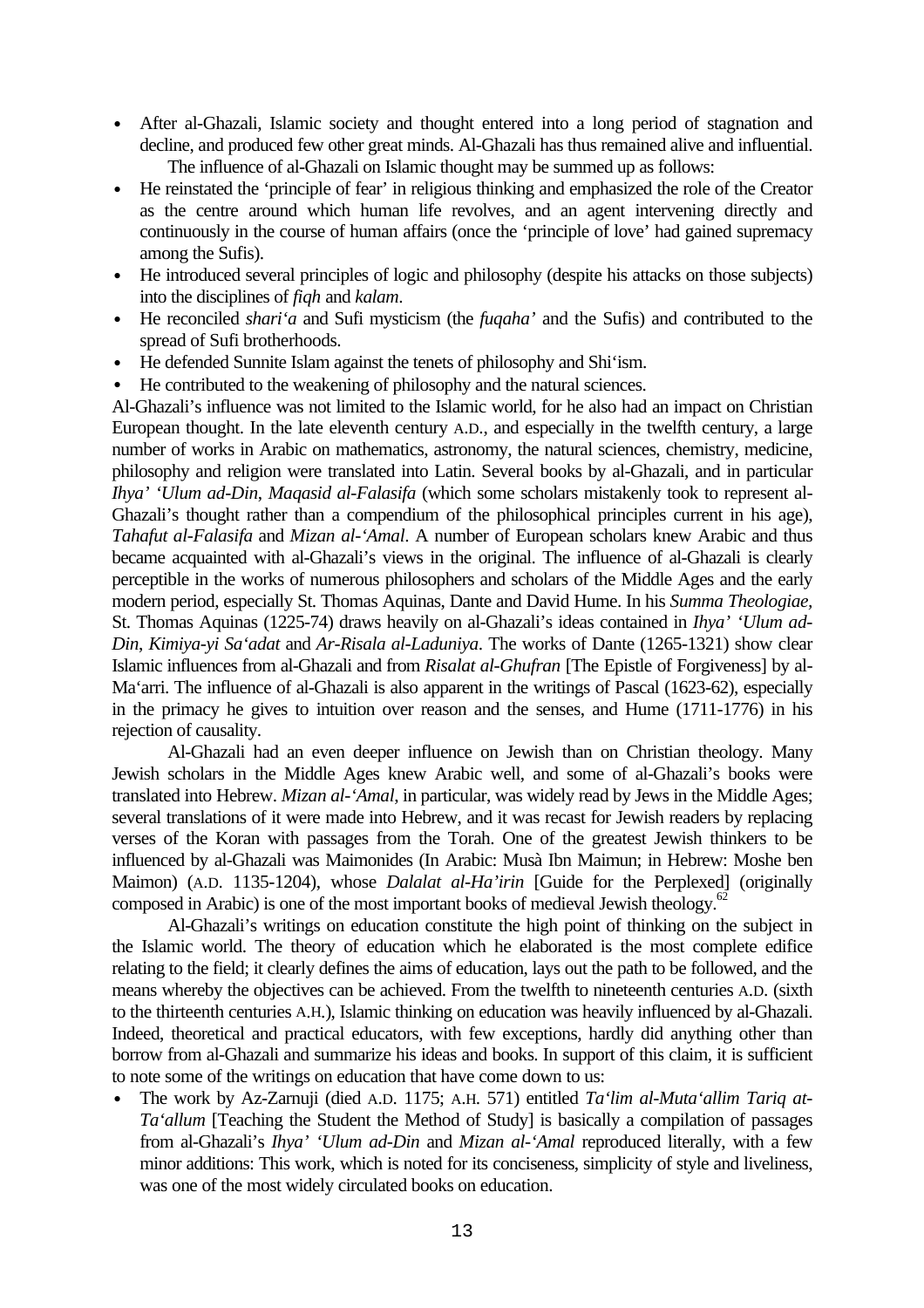- The indirect influence of al-Ghazali is found in the writings of At-Tusi (died A.D. 1273; A.H. 672), one of the foremost scholars of the Middle Ages, the author of a vast and varied output of over 100 books on philosophy, logic, ethics, mathematics and astronomy. His most important works on education were *Akhlaq-i Nasiri* [Nasirean Ethics] (in Persian) and *Adab al-Muta'allimin* [Rules of Conduct for Students]. In the former, he was influenced by Ibn Miskawayh's *Tahdhib al-Akhlaq wa-Tathir al-A'raq* [The Refinement of Character and the Purification of Races] and Greek philosophy. The latter is merely a resumé of Az-Zarnuji's *Ta'lim*, which in turn was influenced by al-Ghazali.
- Similarly, Ibn Jama'a (died A.D. 1332; A.H. 733), the author of *Tadhkirat as-Sami' wa-l-Mutakallim fi Adab al-'Alim wa-l-Muta'allim* [Memorandum for the Pupil and Master on the Rules of Conduct of the Scholar and Student] was directly influenced by al-Ghazali, as well as by Az-Zarnuji and At-Tusi, both of whom borrowed from al-Ghazali. He lived in Egypt, Palestine and Syria and worked variously as a teacher, preacher and judge. His book is noted for its simplicity and orderliness, and contains an abundance of *hadith*, and Prophetic sayings and stories. He deals in a traditional manner with themes that had become familiar in Islamic education, such as the merit of knowledge and the rules of conduct for scholars, teachers and pupils. A chapter is devoted to the rules of conduct for boarders at *mad\_ris* (which had become widespread at that time), and a further chapter deals with the art of using books.
- The work by Ibn al-Hajj al-'Abdari (died A.D. 1336; A.H. 737), *Madkhal ash-Shar' ash-Sharif* [Introduction to the Sublime Revelation] is practically in the same mould as *Ihya' 'Ulum ad-Din*, but reflects the great difference between the Islamic civilization of the fifth century A.H. and that of the eighth century A.H.. The author mentions al-Ghazali frequently, and appears to be well acquainted with his ideas and writings on both general topics and on education.
- In the sixteenth century A.D. (eighth century A.H.) we find Ibn Hajar al-Haitami, the author of *Tahrir al-Maqal fi Adab wa-Ahkam wa-Fawa'id Yahtaju ilaiha Mu'addibu-l-Atfal* [The Liberation of Discourse on the Rules of Conduct and Moral Advantages Required by the Educators of Children], an Egyptian who studied and taught at al-Azhar before moving to the vicinity of Mecca. His writings are typical of the thought and literature of the Ottoman era. He concentrates on teaching in *katatib* and the situation and statutes of school-teachers. He quotes al-Ghazali and refers to him frequently.

Islamic (particularly Sunnite) educational thought followed the course mapped out by al-Ghazali and this influence has remained valid even after the influx of Western civilization and the emergence of a modern, contemporary Arab civilization.

#### **Glossary**

*'Alim*: see *'ulama*.

*awqaf*: see *waqf*.

- *'Abbasid*: the second dynasty of Caliphs (A.D. 749; A.H. 132—A.D. 1258; A.H. 656), following the Umayyads (q.v.), based in Baghdad from A.D. 762 (A.H. 145) and ending with the sacking of Baghdad by the Mongols in A.D. 1258 (A.H. 656).
- *al-Azhar*: the most renowned and prestigious university in the Islamic world, founded in Cairo in A.D. 969 (A.H. 358), with a reputation for authority in religious matters which it has maintained to the present day.
- *Batinism, Batinite*: relating to an esoteric (allegorical) and initiatic (*batin* 'inmost, hidden, secret') interpretation of Islam.

*faih*, pl. *fuqaha'*: jurist, scholar of Islamic religious law.

*fiqh*: Islamic jurisprudence.

*fuqaha'*: see *faqih.*

*hadith*: (*lit.* 'account, narrative') Prophetic tradition.

*ijma*<sup>'</sup>: the consensus of the community of the faithful on a point of doctrine.

*imam*, pl. *a*'*imma*: prayer leader who stands facing the rows of worshippers; head of a community or group, especially of a school of law; (Shi'ite) intercessor, who may exercise both spiritual and temporal authority.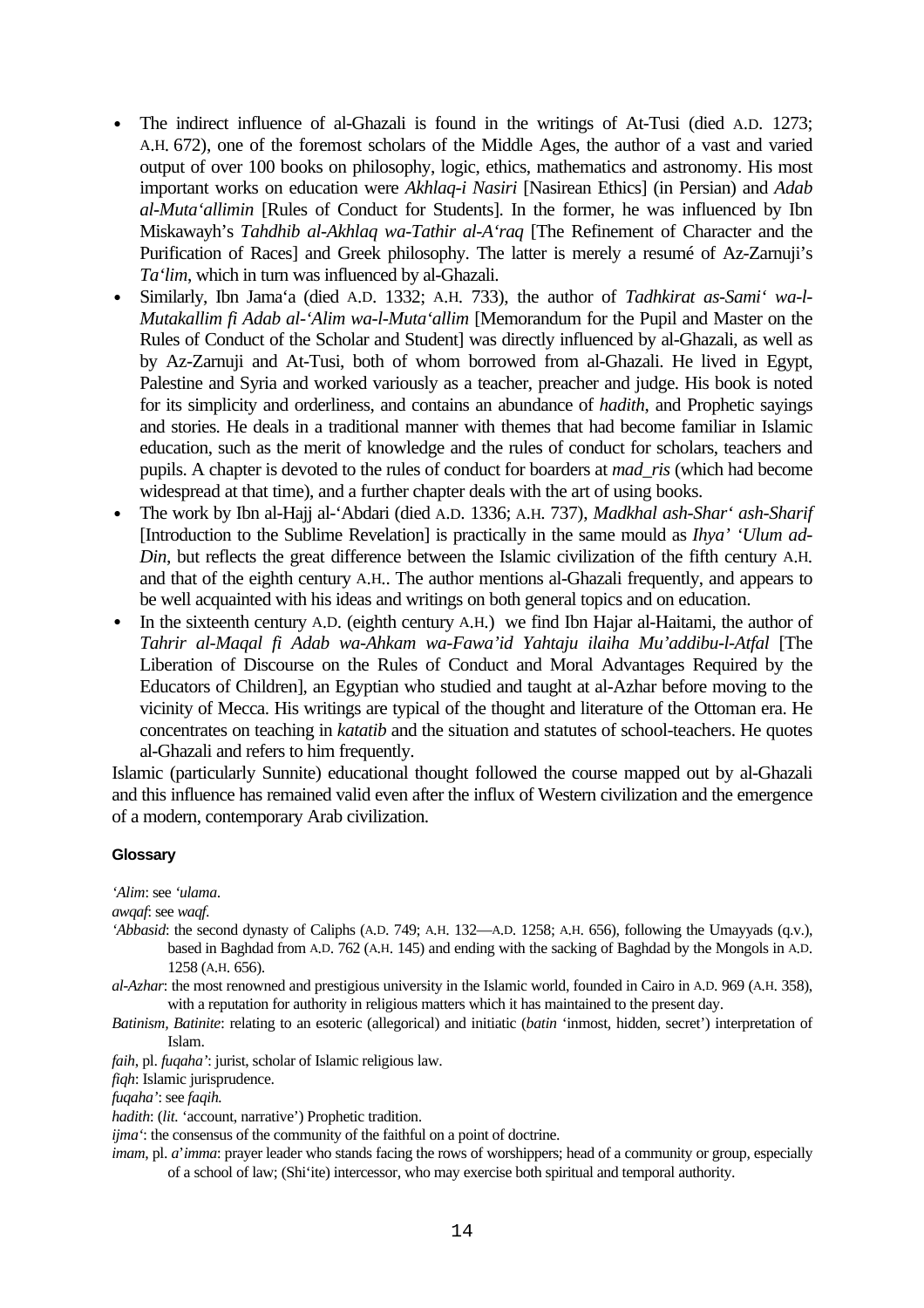*kalam*: scholastic theology.

*khangah*: a Sufi hermitage.

*katatib*: see *kuttab*.

*kuttab*, pl. *katatib*: elementary Koranic school.

*madaris*: see *madrasa*.

*madrasa*, pl. *madaris*: Islamic religious college. These were established in approximately the fifth century A.H. for higher religious education in general and for the dissemination of Sunnite doctrines in particular. Students usually boarded in the *madaris*, whose endowments enabled those enrolled to devote themselves to their studies. Another characteristic was that the State provided teachers to work in the *madaris*.

*makatib*: see *maktab*.

*maktab*, pl. *makatib*: elementary school.

*Mashriq*: the Islamic East.

*mu'addib*, pl. *mu'addibin*: educator, tutor.

*mu'allim*, pl. *mu'allimin*: school-teacher.

*mudarris*, pl. *mudarrisin*: professor.

*ribat*: religious establishment in which Sufis usually lived, devoting themselves to worship and study.

*Seljuq*: A Turkic temporal dynasty (A.D. 1038; A.H. 429—A.D. 1194; A.H. 582) during the latter part of the 'Abbasid Caliphate, centred in Iran, Central Asia and Iraq.

*shaikh*, pl. *shuyukh*: (*lit*. 'old man') venerable religious master (often Sufi).

*shar'*: the Divine Revelation.

*shari'a*: the revealed Holy Law of Islam.

*Shi'ite*: (*shi'a* 'party') those Muslims who believe that the leadership of the Islamic community rightfully belongs to the Prophet's descendants.

*Sufi*, *Sufism*: relating to Islamic mysticism or esotericism.

*sunna*: (*lit.* 'custom, usage, tradition') practice established by the Prophet's example, often complementing the Koran. *Sunnite*: the majority grouping in Islam: those Muslims who claim to follow the tradition (*sunna*) of the Prophet.

*tafsir*: Koranic exegesis, commentary.

*'ulama'*, sg. *'alim*: scholars, men of religion.

*Umayyad*: the first dynasty of Caliphs, based in Damascus (A.D. 661; A.H. 41—A.D. 749; A.H. 132).

*umma*: the community of the faithful

*waqf*, pl. *awqaf*: Islamic endowment, usually for a religious or charitable purpose.

(Translator's note: With reference to Farid Jabre, *Essai sur le lexique de Ghazali* (Beirut, Université Libanaise, 1970) *nafs* has been translated as 'self, innermost self', *not* 'soul'; 'revelation' is reserved for *wahy*, while *ilham* is rendered as 'inspiration' and *kashf* as 'unveiling'.)

### **Notes**

*See References for bibliographic details and a translation of Arabic titles.*

- 1. *Nabil Nofal (Egypt).* Co-ordinator of the Regional Unit of the Educational Innovation Programme for Development in the Arab States (EIPDAS/UNESCO). He has taught as a professor of education in several Arab universities before being appointed.
- 2. On the life of al-Ghazali, see 'Abdulkarim al-'Uthman, *Sirat al-Ghazali wa-Aqw\_l al-Mutaqaddimin fihi.*
- 3. *Madrasa*, pl. *madaris*: educational institution comparable to a modern college or university. See Glossary.
- 4. See Ibn Rushd, *Tahafut at-Tahafut*, and *Fasl al-Maqal wa-Taqrib ma bain ash-Shari'a wa-l-Hikma min al-Ittisal*.
- 5. Details of this spiritual and intellectual crisis may be found in al-Ghazali's famous work *Al-Munqidh min ad\*-D\*al\_l*. Furthermore, there is some doubt as to whether this crisis was purely spiritual or whether there were political causes stemming, among other things, from infighting between the Seljuq sultans and the growing threat of Batinism (esotericism).
- 6. These works include: *Bidayat al-Hidaya*, *Ayyuha-l-Walad*, *Al-Kashf wa-t-Tabyin fi Ghurur al-Khalq Ajma'in*, *Al-Maqsid al-Asnà fi Sharh\* Ma'anì Asma' Allah al-Husnà*, *Jawahir ai-Qur'an*, *Ar-Risala al-Laduniya* and *Al-Madnun bihi 'alà ghair Ahlihi*. (See Works by al-Ghazali.)
- 7. Works from this period include *Al-Mustasfà fi 'Ilm al-Usil* and his famous book, *Al-Munqidh min ad Dalal*.
- 8. Among his last works, one should also mention *Ad-Durra al-Fakhira fi Kashf 'Ulum al-Akhira* and *Iljam al-'Awamm 'an 'Ilm al-Kalam*.
- 9. A religious character predominates in al-Ghazali's works in general; the most important of his works which show the theological aspect of his thinking are: *Ar-Risala al-Qudsiya fi Qawa'id al-'Aqa'id* (which forms part of *Ihya' 'Ulum ad-Din*), *Al-Iqtisad fi-l-I'tiqad*, *Mishkat al-Anwar*, *Ma'arij al-Quds fi Madarij Ma'rifat*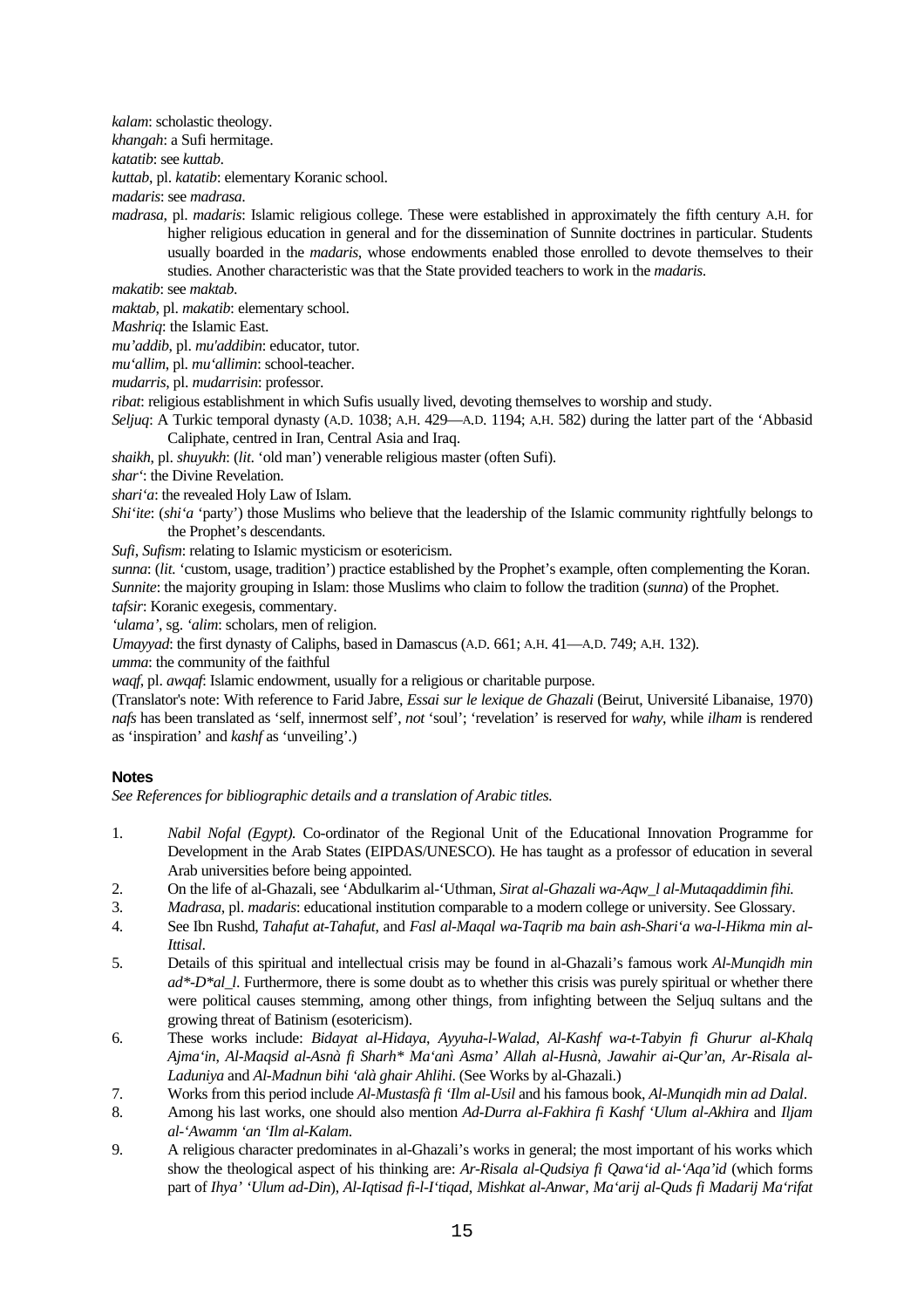*an-Nafs*, *Al-Maqsid al-Asnà fi Sharh Ma'ani Asma' Allah al-Husnà*, *Tahafut al-Falasifa*, *Al-Ma'arif al- 'Aqliya* and *Kitab al-Arba'in fi Usul ad-Din*.

- 10. See in particular *Tahafut al-Falasifa*, p. 237 and seq.
- 11. See *Ma'arij al-Quds fi Madarij Ma'rifat an-Nafs* and *Ihya' 'Ulum ad-Din*, Vol. 3.
- 12. Al-Ghazali stresses in his writings the importance of preserving the status quo, and tends to take the side of society (the *umma*, or community of the faithful) against the individual, the élite against the masses, and the ruler against the people. He even goes so far as to refuse to recognize the right of a subject to rebel against an unjust leader (a question which greatly exercised the minds of Muslim *fuqaha'*) and to leave the victims of social oppression no other escape than that of emigration. Cf. *Al-Mustasfà fi 'Ilm al-Usul*, Vol. 1, p. 111 et seq.; *Ihya' 'Ulum ad-Din*, Vol. 1, p. 50 et seq.; *Al-Iqtisad fi-l-I'tiqad*, p. 118 et seq.
- 13. Al-Ghazali anticipated Descartes and Hume in making 'doubt' a means of attaining knowledge. On the problem of doubt and the means of attaining knowledge, cf., in particular, *Al-Munqidh min ad-Dalal, Mi'yar al-'Ilm* and *Al-Ma'arif al-'Aqliya*.
- 14. On al-Ghazali's view of ethics, see *Ihya' 'Ulum ad-Din*, in particular, Vols. 3 and 4.
- 15. *Ihya' 'Ulum ad-Din*, Vol. 1, p. 46 and Vol. 4, p. 83; *Al-Iqtisad fi-l-I'tiqad*, p. 118-19; *Mizan al-'Amal*, p. 98. In dealing with education, al-Ghazali was clearly influenced by Ibn Miskawayh, see his *Tahdhib al-Akhlaq wa-Tathir al-A'raq*.
- 16. *Ihya' 'Ulum ad-Din*, Vol. 3, p. 61-62; *Mizan al-'Amal*, p. 124.
- 17. *Ihya' 'Ulum ad-Din*, Vol. 3, p. 62-63, 243.
- 18. *Ihya' 'Ulum ad-Din*, Vol. 3, p. 52; Vol. 4, p. 256-57.
- 19. *Ihya' 'Ulum ad-Din*, Vol. 3, p. 61-62; here the considerable influence of Ibn Miskawayh, in his *Tahdhib al-Akhlaq wa-Tahir al-A'raq*, is also apparent on al-Ghazali.
- 20. *Ihya' 'Ulum ad-Din*, Vol. 3, p. 49-50.
- 21. *Ihya' 'Ulum ad-Din*, Vol. 3, p. 63.
- 22. *Ihya' 'Ulum ad-Din*, Vol. 3, p. 62-63; this too al-Ghazali borrowed from Ibn Miskawayh.
- 23. *Ihya' 'Ulum ad-Din*, Vol. 3, p. 62.
- 24. *Ihya' 'Ulum ad-Din*, Vol. 3, p. 52, 61; *Bidayat al-Hidaya*, p. 277-78; *Al-Qistas al-Mustaqim*, p. 6-7.
- 25. *Ihya' 'Ulum ad-Din*, Vol. 2, p. 213-14, 270-71; Vol. 4, p. 243-47.
- 26. *Ihya' 'Ulum ad-Din*, Vol. 2, p. 19-27.
- 27. On this subject, cf. *Ihya' 'Ulum ad-Din*, Vol. 1, ch. 1.
- 28. *Ihya' 'Ulum ad-Din*, Vol. 1, p. 28-29, 43.
- 29. *Ihya' 'Ulum ad-Din*, Vol. 1, p. 8, 10, 51.
- 30. *Ihya' 'Ulum ad-Din*, Vol. 1, p. 45-46; *Ar-Risala al-Laduniya*, p. 99-100.
- 31. *Mizan al-'Amal*, p. 32-3.
- 32. *Ihya' 'Ulum ad-Din*, Vol. 3, p. 13-16.
- 33. *Ihya' 'Ulum ad-Din*, Vol. 3, p. 16-18; *Mizan al-'Amal*, p. 86.
- 34. *Ihya' 'Ulum ad-Din*, Vol. 1, p. 16-18; *Fatihat al-'Ulum*, p. 39-42.
- 35. *Al-Munqidh min ad-Dalal*, p. 140-1; *Ihya' 'Ulum ad-Din*, Vol. 1, p. 9; *Maqasid al-Falasifa*, p. 138-40; *Tahafut al-Falasifa*, passim.
- 36. See 'Abbas Mahmud al-'Aqqad, *Muhammad 'Abduh*, Cairo, Maktabat Misr, 1926.
- 37. *Ihya' 'Ulum ad-Din*, Vol. 1, p. 13-14, 46-8; *Fatihat al-'Ulum*, p. 35-9; *Ar-Risala al-Laduniya*, p. 99-100, 108-9.
- 38. *Ihya' 'Ulum ad-Din*, Vol. 1, p. 33-34.
- 39. *Ihya' 'Ulum ad-Din*, Vol. 1, p. 34.
- 40. *Ihya' 'Ulum ad-Din*, Vol. 1, p. 42-51.
- 41. *Ihya' 'Ulum ad-Din*, Vol. 1, p. 12.
- 42. *Ihya' 'Ulum ad-Din*, Vol. 3, p. 49-51; *Mizan al-'Amal*, p. 42-43.
- 43. *Ihya' 'Ulum ad-Din*, Vol. 1, p. 45.
- 44. *Ihya' 'Ulum ad-Din*, Vol. 1, p. 80-81.
- 45. *Al-Munqidh min ad-Dal\_al*, p. 124 et seq; *Ihya' 'Ulum ad-Din*, Vol. 1, p. 41.
- 46. *Ihya' 'Ulum ad-Din*, Vol. 1, p. 48.
- 47. *Ihya' 'Ulum ad-Din*, Vol. 1, p. 2, 8.
- 48. *Al-Munqidh min ad-Dalal*, passim; *Faisal at-Tafriqa*, pp. 127-29; *Ihya' 'Ulum ad-Din*, Vol. 1, p. 51 et seq., 313 et seq.; *Al-Kashf wa-t-Tabyin fi Ghurur al-Khalq Ajma'in*, p. 3 et seq.
- 49. *Al-Kashf wa-t-Taby\_n fi Ghurur al-Khalq Ajma'in*, p. 27-33.
- 50. *Ihya' 'Ulum ad-Din*, Vol. 2, p. 273.
- 51. Al-Ghazali often reiterates this position and states that he holds certain opinions which cannot be divulged or committed to paper; cf. *Ihya' 'Ulum ad-Din*, Vol. 1, pp. 50-51, 104-5; Vol. 3, p. 18, 23, 26.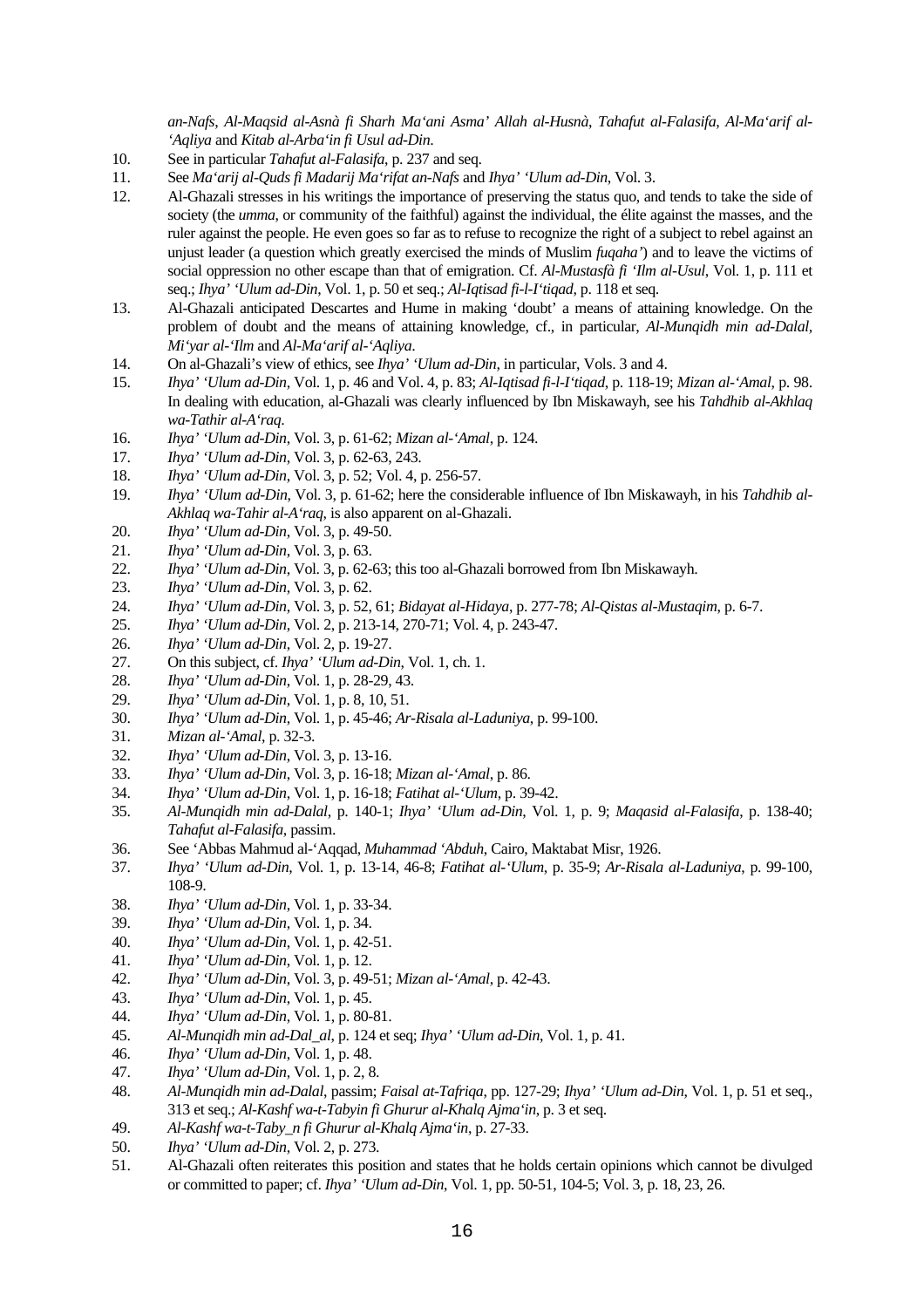- 52. *Ihya' 'Ulum ad-Din*, Vol. 2, p. 120.
- 53. *Ihya' 'Ulum ad-Din*, Vol. 2, p. 107-19.
- 54. Schoolteachers are thus subject to supervision by inspectors. See Ash-Shaizari, *Nihayat ar-Rutba fi Talab al-Hisba*, pp. 103-5; on the attention paid by *fuqaha'* and educators in their writings to defining the duties and rights of schoolteachers, see for instance al-Qabisi, *Ar-Risala al-Mufassala li-Ahwal al-Mu'allimin wa-Ahk\_m al-Mu'allim\_n wa-l-Muta'allimin*.
- 55. *Ihya' 'Ulum ad-Din*, Vol. 1, p. 11.
- 56. *Ayyuha-l-Walad*, p. 134.
- 57. *Ihya' 'Ulum ad-Din*, Vol. 1, p. 48-51; *Mizan al-'Amal*, 98-104; *Fatihat al-'Ulum*, p. 60-63.
- 58. *Ayyuha-l-Walad*, p. 127 (*O Disciple*, p. 7). English translation: George H. Scherer, *Al-Ghazali: O Disciple*. Beirut, Catholic Press, 1951.
- 59. *Ihya' 'Ulum ad-Din*, Vol. 1, p. 277-78.
- 60. *Ihya' 'Ulum ad-Din*, Vol. 1, p. 42-47, *Mizan al-'Amal*, pp. 87-98, *Fatihat al-'Ulum*, p. 56-60.
- 61. *Ihya' 'Ulum ad-Din*, Vol. 2, p. 32-36, 42-44; *At-Tibr al-Masbuk fi Nasiat al-Muluk*, p. 163-64.
- 62. *Ihya' 'Ulum ad-Din*, Vol. 2, p. 36-43.
- 63. On the influence of Arab and Islamic thought on Christian and Jewish European civilization in general (including the influence of al-Ghazali), see E. Myers, *Arabic Thought and the Western World in the Golden Age of Islam*.

#### **Works by Al-Ghazali\***

*The Arabic articles* al-, ad-, *etc. are disregarded for the purpose of this alphabetical order*.

- *Ayyuha-l-Walad* [Letter to a Disciple]. Cairo, Maktabat al-Jundi, n.d. (Printed as part of a series.) (English translation and introduction by George H. Scherer, *O Disciple*, Beirut, Catholic Press, 1951. (UNESCO Collection of Great Works: Arabic series.)
- *Bid\_yat al-Hidaya* [The Beginning of Divine Guidance]. Cairo, Al-Halabi, 1912.
- *ad-Durra al-Fakhira fi Kashf 'Ulum al-Akhira* [The Precious Pearl that Unveils the Sciences of the Hereafter]. Amsterdam, Oriental Press, 1974.
- *Fada'ih al-Batiniya wa-Fada'il al-Mustazhiriya* [The Infamies of the Esotericists and the Virtues of the Exotericists]. Cairo, Ad-Dar al-Qaumiya, 1964. (Also called *Al-Musta*z*hiri* [The Exotericist].)
- *Faisal at-Tafriqa bain al-Islam wa-z-Zandaqa* [The Point of Separation between Islam and Apostasy]. Cairo, Dar Ihya' al-Kutub al-'Arabiya, 1961.
- *Fatihat al-'Ulum* [The Beginning of Sciences]. Cairo, Al-Matba'a al-Husainiya, 1904 (A.H. 1322).
- *Ihya' 'Ulum ad-Din* [The Revival of the Religious Sciences]. Cairo, Al-Matba'a al-Azhariya, 1898 (A.H. 1316). 4 vols.
- *Iljam al-'Awamm 'an 'Ilm al-Kalam* [Restraining the Masses from Theological Disputation]. Cairo, Al-Matba'a al-Muniriya, 1932 (A.H. 1351).
- *Al-Iqtisad fi-l-I'tiqad* [The Golden Mean in Belief]. Cairo, Maktabat as-Sa'ada, 1909.
- *Jawahir al-Qur'an* [The Jewels of the Koran]. Damascus, Al-Markaz al-'Arabi li-l-Kitab, n.d.
- *al-Kashf wa-t-Tabyin fi Ghurur al-Khalq Ajma'in* [The Investigation and Demonstration of the Delusion of All Creatures]. Cairo, Al-Halabi, 1960.
- *Kimiya-yi Sa'adat* [The Alchemy of Happiness]. Bombay, 1903. (In Persian) (Translated into Arabic as *Kitab al-Hikma fi Makhluqat Allah* [The Book of Wisdom in God's Creations]. Cairo, Al-Qabbani, 1904.)
- *Kitab al-Arba'in fi U*su*l ad-Din* [The Forty Fundamentals of the Faith]. Cairo, Al-Matba'a al-'Arabiya, 1926 (A.H. 1344).
- *al-Ma'arif al-'Aqliya* [Rational Knowledge]. Damascus, Dar al-Fikr al-'Arabi, 1963.
- *Ma'arij al-Quds fi Madarij Ma'rifat an-Nafs* [The Ladder of Holiness Concerning the Degrees of Knowledge of Self]. Cairo, Matba'at as-Sa'ada, 1927.
- *al-Madnun bihi 'alà ghair Ahlihi* [That Which Is to Be Withheld from Those Unworthy of It]. Cairo, Maktabat al-Jundi, n.d.
- *Maqasid al-Falasifa* [The Aims of the Philosophers]. Cairo, Matba'at as-Sa'ada, 1913.
- *al-Maqsid al-Asnà fi Sharh Ma'anì Asma' Allah al-Husnà* [The Sublime Ideal in the Exegesis of the Most Beautiful Names of God]. Beirut, Dar al-Mashriq, 1982.
- *Mi'yar al-'Ilm* [The Yardstick of Knowledge]. Cairo, Matba'at Kurdistan, 1911 (A.H. 1329).
- *Minhaj al-'Abidin* [The Path of the Worshippers]. Cairo, Maktabat al-Jundi, n.d.
- *Mishkat al-Anwar* [The Niche of Lights]. Cairo, Ad-Dar al-Qaumiya, 1964.
- *Mizan al-'Amal* [The Criterion of Action]. Cairo, Maktabat Sabi, 1963.
- *al-Munqidh min ad-Dalal* [Deliverance from Error]. Cairo, Al-Maktaba al-Anglo-Misriya, 1962.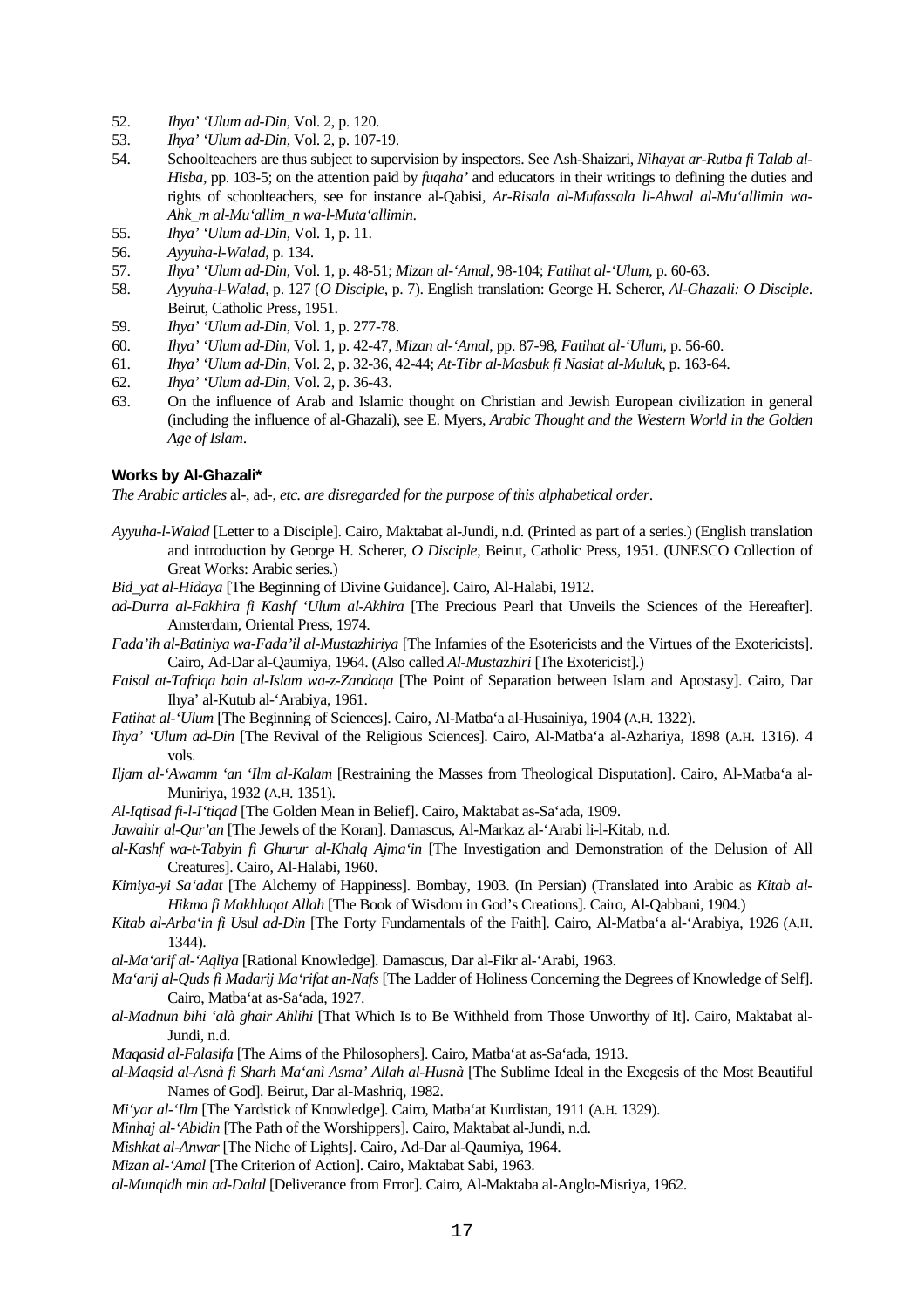- *al-Mustasfà fi 'Ilm al-Usul* [The Pure Teaching on the Science of Fundamentals]. Cairo, Al-Maktaba at-Tijariya, 1937. 2 vols.
- *al-Mustazhiri* [The Exotericist]. See *Fada'ih al-Batiniya wa-Fada'il al-Mustazhiriya*.
- *al-Qistas al-Mustaqim* [The Even Scales]. Damascus, Dar al-Hikma, 1986.
- *ar-Risala al-Laduniya* [The Message of Mystic Intuition]. Cairo, Maktabat al-Jundi, no date.
- *ar-Risala al-Qudsiya fi Qawa'id al-'Aqa'id* [The Jerusalem Epistle concerning the Foundations of the Articles of Faith]. (Forms part of *Ihya' 'Ulum ad-Din*.)
- *Tahafut al-Falasifa* [The Incoherence of the Philosophers]. Cairo, Dar al-Ma'arif, 1958.
- *at-Tibr al-Masbuk fi Nasihat al-Muluk* [Ingots of Gold for the Advice of Kings]. Beirut, Al-Mu'assasa al-Jami'iya, 1987.

On the editing of al-Ghazali's works and the authenticity of attribution to him, see:

Badawi, 'A. *Mu'allafat al-Ghazali* [The Works of al-Ghazali]. Cairo, Al-Majlis al-A'là li-Ri'ayat al-Funun wa-l-Adab, 1961.

#### **Works by other classical Islamic or Arabic authors**

al-'Abdari, Ibn al-Hajj. *Madkhal ash-Shar' ash-Sharif* [Introduction to the Divine Revelation]. Cairo, Al-Matba'a al-Ashrafiya, AD 1902 (AH 1320). 3 vols.

- al-Haitami, Ibn Hajar. *Tahrir al-Maqal fi Adab wa-Ahkam wa-Fawa'id Yahtaju ilaiha Mu'addibu-l-Atfal* [The Liberation of Discourse on the Rules of Conduct and Moral Advantages Required by the Educators of Children]. Dar al-Kutub al-Misriya, manuscript No. 3182/Lit.
- Ibn Jama'a, Badr ud-Din. *Tadhkirat as-Sami' wa-l-Mutakallim fi Adab al-'alim wa-l-Muta'allim* [Memorandum for the Pupil and Master on the Rules of Conduct of the Scholar and Student]. Dar al-Kutub al-Misriya, manuscript No. 1831/Lit.
- Ibn Miskawayh. *Tahdib al-Akhlaq wa-Ta*t*hir al-A'raq* [The Refinement of Character and the Purification of Races]. Cairo, Al-Matba'a al-Adabiya, 1899 (A.H. 1317).
- Ibn Rushd (Averroes). *Tahafut at-Tahafut* [The Incoherence of the Incoherence]. Cairo, Al-Matba'a al-Islamiya, 1884 (A.H. 1302).
- <sup>---</sup>. Fasl al-Maqal wa-Taqrib ma bain ash-Shari'a wa-l-Hikma min al-Ittisal [An Authoritative Treatise and Exposition of the Convergence which Exists between Religious Law and Philosophy]. Cairo, Al-Matba'a al-Mahmudiya, n.d.
- Ikhwan as-Safa' [The Brethren of Purity]. *Rasa'il* [Epistles]. Cairo, 1928 (A.H. 1347).
- al-Ma'arri, Abu-l-'Ala'. *Risalat al-Ghufran* [The Epistle of Forgiveness]. Cairo, Dar al-Ma'arif, 1977.
- Maimonides (In Arabic: Musà Ibn Maimun; in Hebrew: Moshe ben Maimon]. *Dalalat al-Ha'irin* [Guide for the Perplexed]. Cairo, Maktabat ath-Thaqafa ad-Diniya, n.d. (Originally composed in Arabic.)
- al-Qabisi. *Ar-Risala al-Mufassala li-Ahwal al-Mu'allimin wa-Ahkam al-Mu'allimin wa-l-Muta'allimin* [Detailed Report on the Situation of Schoolteachers and the Regulations Governing Schoolteachers and Pupils]. Cairo, Al-Halabi, 1955.
- ash-Shaizari, 'Abdurrahman. *Nihayat ar-Rutba fi Talab al-Hisba* [Hierarchy of the Inspectorate]. Cairo, Matba'at Lajnat at-Ta'lif, 1946. (Edited, with French translation, by Bernhauer, as 'Les institutions de police chez les Arabes...', *Journal Asiatique*, 1860-61.)
- at-Tusi, Nasiri ud-Din. *Akhlaq-i Nasiri* [Nasirean Ethics]. Bombay, 1850 (A.H. 1267). (In Persian.) ——— . *Adab al-Muta'allimin* [Rules of Conduct for Students].
- az-Zarnuji, Burhan ud-Din. *Ta'lim al-Muta'allim ariq at-Ta'allum* [Teaching the Student the Method of Study]. Cairo, Maktabat abi, 1956.

#### **Works on al-Ghazali**

*In Arabic:*

Dunya, S. *Al-Haqiqa fi Nazar al-Ghazali* [The Truth in the Eyes of al-Ghazali]. Cairo, Al-Halabi, 1947.

Mahmud, Z. (ed.). *Abu Hamid al-Ghazali fi-dh-Dhikrà al-Mi'awiya at-Tasi'a li-Miladihi* [Abu Hamid al-Ghazali on the Ninth Centenary of his Birth]. Cairo, Al-Majlis al-A'là li-Ri'ayat al-Funun wa-l-Adab, 1962.

Mubarak, Z. *Al-Akhlaq 'ind al-Ghazali* [Al-Ghazali's Ethics]. Cairo, Al-Maktaba at-Tijariya, n.d.

- al-'Uthman, 'A. *Ad-Dirasat an-Nafsiya 'ind al-Muslimin wa-l-Ghazali bi-Wajhin Khass* [Spiritual Studies by Muslims and by al-Ghazali in Particular]. Cairo, Maktabat Wahba, 1963.
- \_\_\_\_\_ . *Sirat al-Ghazali wa-Aqwal al-Mutaqaddimin fihi* [The Life of al-Ghazali and the Remarks of the Ancients concerning him]. Damascus, Dar al-Fikr, n.d.